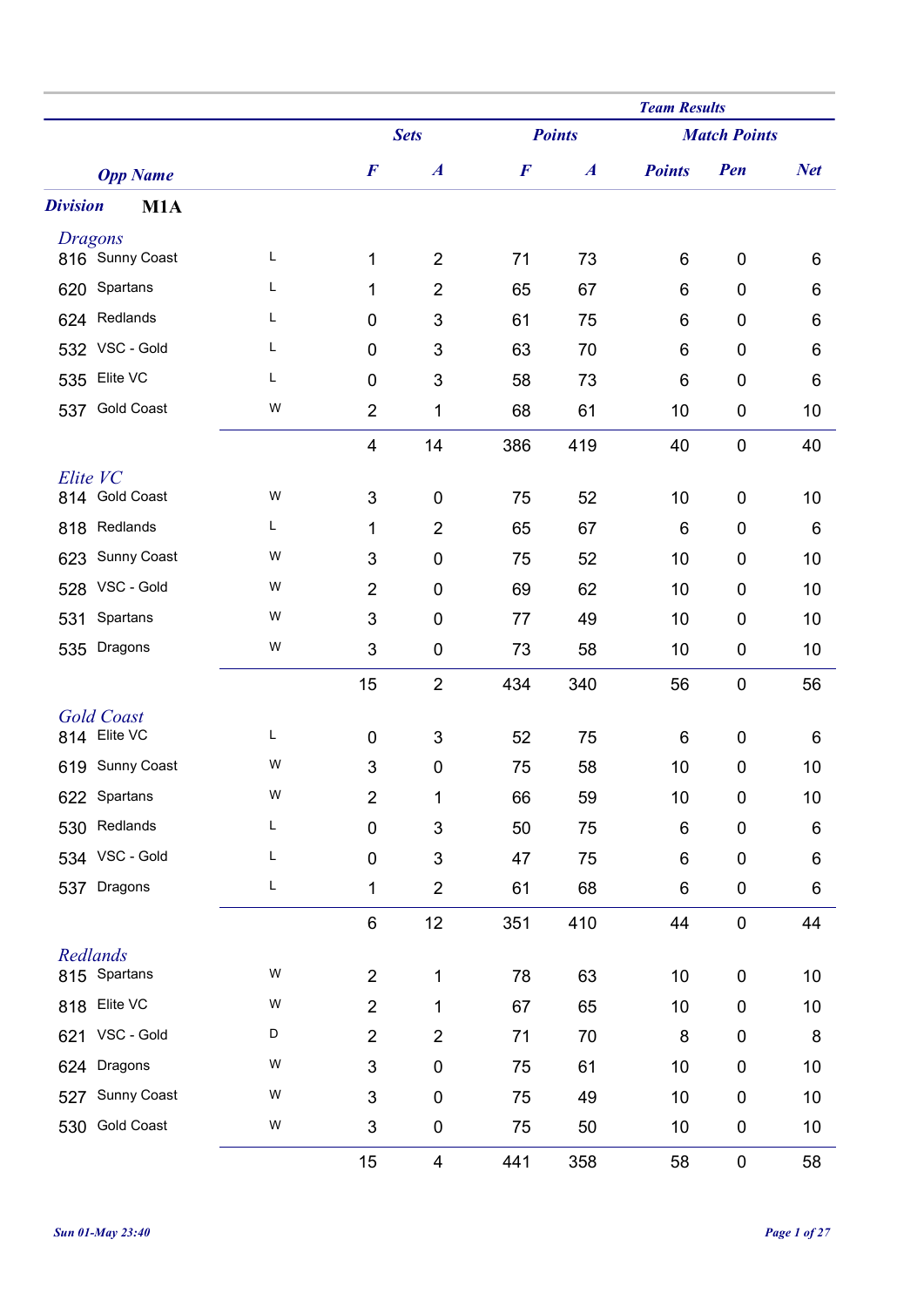|                           |   |                         | <b>Sets</b>      |                  | <b>Points</b>    | <b>Match Points</b> |                  |                 |
|---------------------------|---|-------------------------|------------------|------------------|------------------|---------------------|------------------|-----------------|
| <b>Opp Name</b>           |   | $\boldsymbol{F}$        | $\boldsymbol{A}$ | $\boldsymbol{F}$ | $\boldsymbol{A}$ | <b>Points</b>       | Pen              | <b>Net</b>      |
| <b>Spartans</b>           |   |                         |                  |                  |                  |                     |                  |                 |
| 815 Redlands              | L | 1                       | $\overline{2}$   | 63               | 78               | 6                   | $\mathbf 0$      | 6               |
| 817 VSC - Gold            | Г | $\mathbf 0$             | 3                | 46               | 75               | 6                   | $\mathbf 0$      | 6               |
| Dragons<br>620            | W | $\overline{2}$          | 1                | 67               | 65               | 10                  | $\mathbf 0$      | 10              |
| <b>Gold Coast</b><br>622  | Г | $\mathbf{1}$            | $\overline{2}$   | 59               | 66               | 6                   | $\mathbf 0$      | $6\phantom{1}6$ |
| Elite VC<br>531           | Г | $\mathbf 0$             | 3                | 49               | 77               | 6                   | $\mathbf 0$      | 6               |
| <b>Sunny Coast</b><br>533 | L | $\mathbf{1}$            | $\overline{2}$   | 61               | 66               | 6                   | $\mathbf 0$      | 6               |
|                           |   | 5                       | 13               | 345              | 427              | 40                  | $\mathbf 0$      | 40              |
| <b>Sunny Coast</b>        |   |                         |                  |                  |                  |                     |                  |                 |
| 816 Dragons               | W | $\overline{2}$          | 1                | 73               | 71               | 10                  | $\mathbf 0$      | 10              |
| <b>Gold Coast</b><br>619  | Г | $\pmb{0}$               | 3                | 58               | 75               | 6                   | $\mathbf 0$      | 6               |
| Elite VC<br>623           | L | $\mathbf 0$             | 3                | 52               | 75               | 6                   | $\overline{0}$   | 6               |
| Redlands<br>527           | Г | $\mathbf 0$             | 3                | 49               | 75               | 6                   | $\mathbf 0$      | 6               |
| Spartans<br>533           | W | $\overline{2}$          | 1                | 66               | 61               | 10                  | $\mathbf 0$      | 10              |
| 536 VSC - Gold            | L | $\pmb{0}$               | 3                | 69               | 75               | 6                   | $\mathbf 0$      | 6               |
|                           |   | $\overline{\mathbf{4}}$ | 14               | 367              | 432              | 44                  | $\boldsymbol{0}$ | 44              |
| VSC - Gold                |   |                         |                  |                  |                  |                     |                  |                 |
| 817 Spartans              | W | 3                       | $\mathbf 0$      | 75               | 46               | 10                  | $\mathbf 0$      | 10              |
| Redlands<br>621           | D | $\overline{2}$          | $\overline{2}$   | 70               | 71               | 8                   | $\mathbf 0$      | 8               |
| Elite VC<br>528           | L | $\pmb{0}$               | $\overline{2}$   | 62               | 69               | 6                   | $\mathbf 0$      | 6               |
| Dragons<br>532            | W | 3                       | 0                | 70               | 63               | 10                  | $\mathbf 0$      | 10              |
| <b>Gold Coast</b><br>534  | W | 3                       | $\overline{0}$   | 75               | 47               | 10                  | $\overline{0}$   | 10              |
| 536 Sunny Coast           | W | 3                       | $\mathbf 0$      | 75               | 69               | 10                  | $\mathbf 0$      | 10              |
|                           |   | 14                      | 4                | 427              | 365              | 54                  | $\mathbf 0$      | 54              |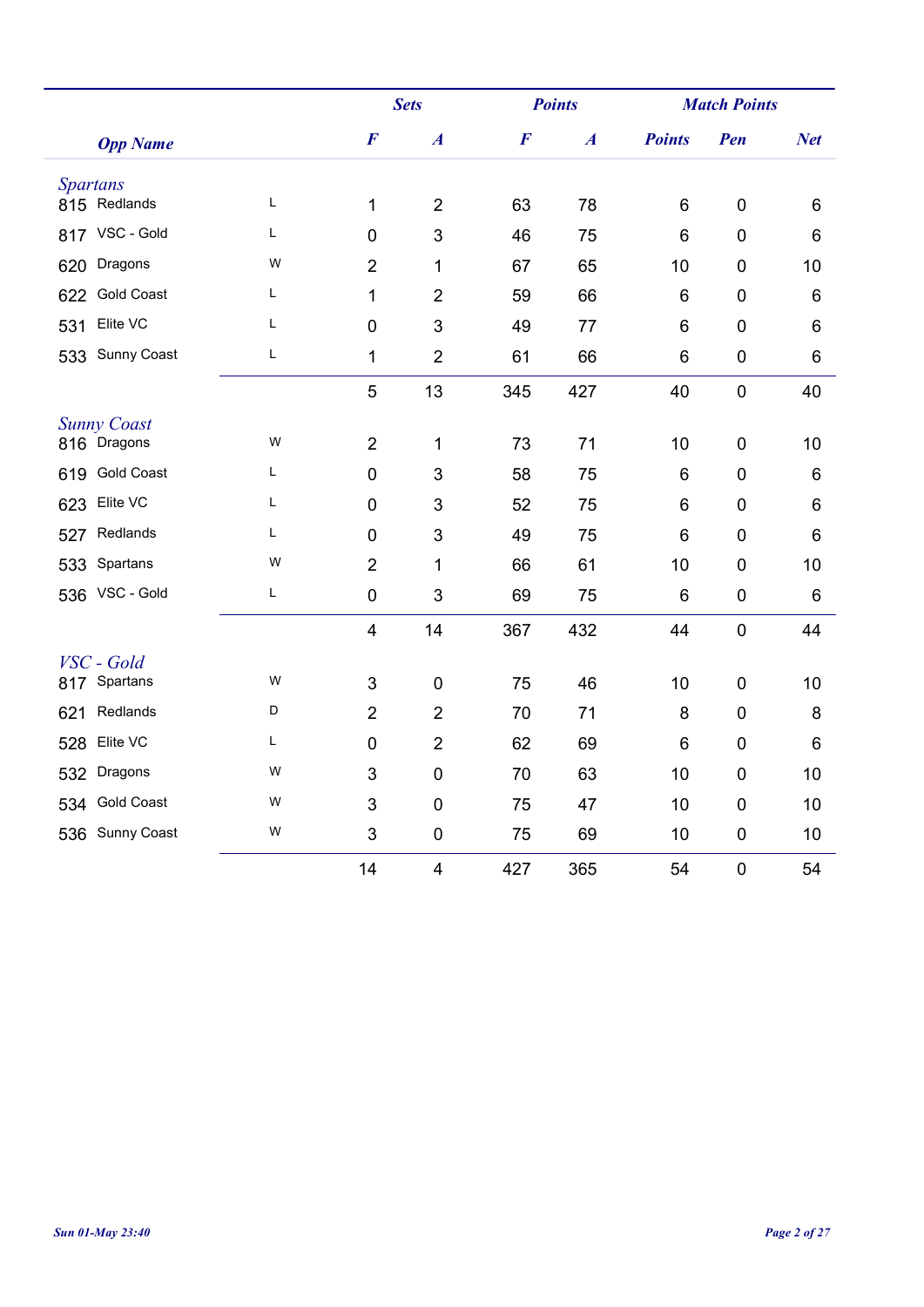|                          |   |                  | <b>Sets</b>             |                  | <b>Points</b>    |               | <b>Match Points</b> |            |
|--------------------------|---|------------------|-------------------------|------------------|------------------|---------------|---------------------|------------|
| <b>Opp Name</b>          |   | $\boldsymbol{F}$ | $\boldsymbol{A}$        | $\boldsymbol{F}$ | $\boldsymbol{A}$ | <b>Points</b> | Pen                 | <b>Net</b> |
| <b>Division</b><br>M2C   |   |                  |                         |                  |                  |               |                     |            |
| Dragons White            |   |                  |                         |                  |                  |               |                     |            |
| 1132 Sunny Coast Boys    | W | $\overline{2}$   | $\mathbf 0$             | 50               | 41               | 10            | $\mathbf 0$         | 10         |
| 1134 Easts               | Г | 1                | $\overline{2}$          | 63               | 76               | 6             | $\mathbf 0$         | 6          |
|                          |   | 3                | $\overline{2}$          | 113              | 117              | 16            | $\mathbf 0$         | 16         |
| Easts                    |   |                  |                         |                  |                  |               |                     |            |
| 1133 Gladstone Thunder   | W | $\overline{2}$   | 1                       | 81               | 70               | 10            | $\mathbf 0$         | 10         |
| 1134 Dragons White       | W | $\overline{2}$   | 1                       | 76               | 63               | 10            | $\mathbf 0$         | 10         |
|                          |   | $\overline{4}$   | $\overline{2}$          | 157              | 133              | 20            | $\mathbf 0$         | 20         |
| <b>Gladstone Thunder</b> |   |                  |                         |                  |                  |               |                     |            |
| 1133 Easts               | L | 1                | $\overline{2}$          | 70               | 81               | 6             | $\mathbf 0$         | 6          |
| 1135 Sunny Coast Boys    | W | $\overline{2}$   | 1                       | 61               | 66               | 10            | $\mathbf 0$         | 10         |
|                          |   | 3                | 3                       | 131              | 147              | 16            | $\mathbf 0$         | 16         |
| <b>Sunny Coast Boys</b>  |   |                  |                         |                  |                  |               |                     |            |
| 1132 Dragons White       | L | $\pmb{0}$        | $\overline{2}$          | 41               | 50               | 6             | $\mathbf 0$         | 6          |
| 1135 Gladstone Thunder   | L | 1                | $\overline{2}$          | 66               | 61               | 6             | $\mathbf 0$         | 6          |
| Titans Men's R<br>1136   | W | $\overline{2}$   | $\mathbf 0$             | 50               | 35               | 10            | $\mathbf 0$         | 10         |
|                          |   | 3                | $\overline{\mathbf{4}}$ | 157              | 146              | 22            | $\overline{0}$      | 22         |
| Titans Men's R           |   |                  |                         |                  |                  |               |                     |            |
| 1136 Sunny Coast Boys    | L | $\mathbf 0$      | $\overline{2}$          | 35               | 50               | 6             | $\mathbf 0$         | 6          |
|                          |   | $\pmb{0}$        | $\overline{2}$          | 35               | 50               | 6             | $\boldsymbol{0}$    | 6          |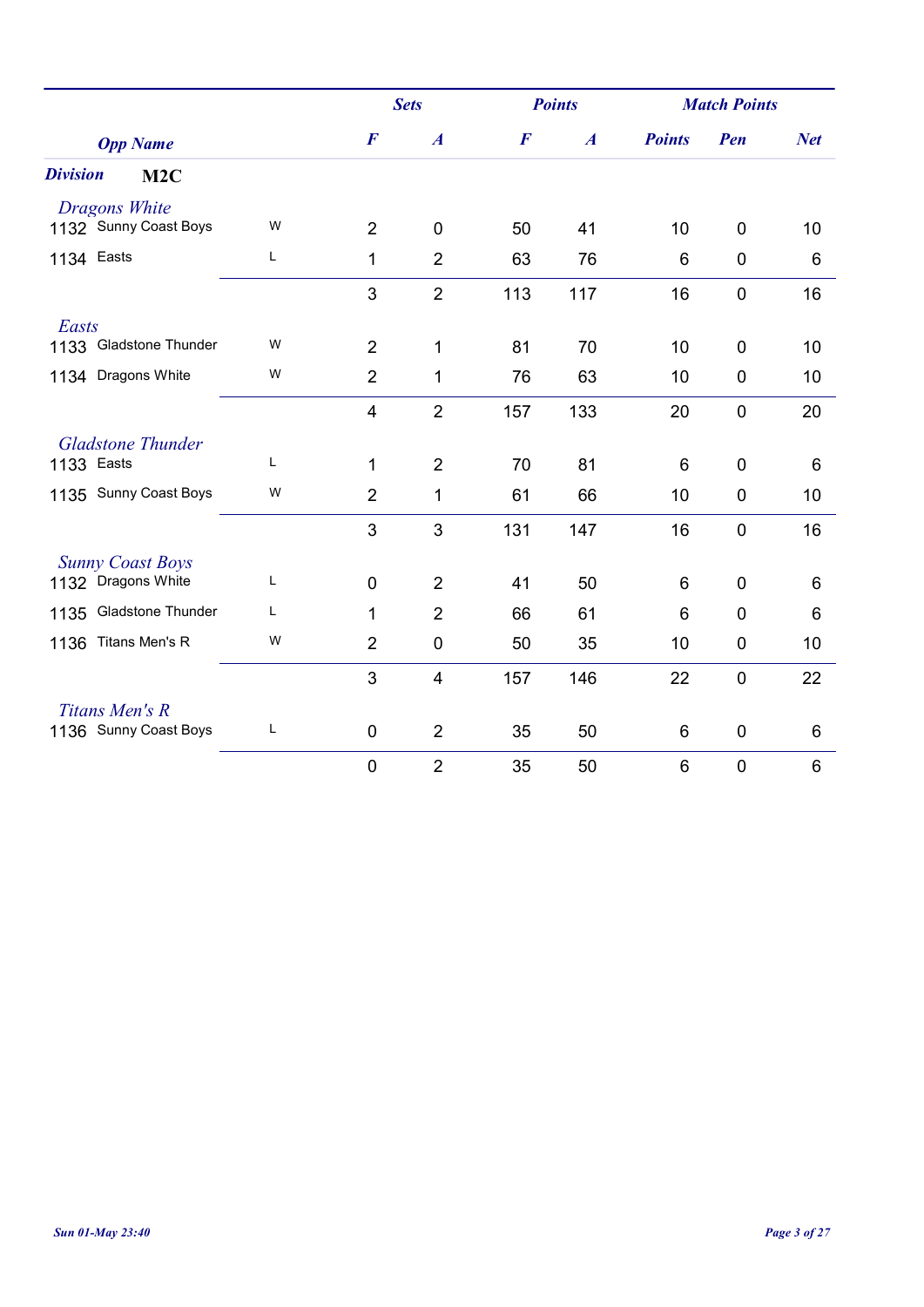|                                     |   |                | <b>Sets</b>      |                  | <b>Points</b>    |               | <b>Match Points</b> |            |  |
|-------------------------------------|---|----------------|------------------|------------------|------------------|---------------|---------------------|------------|--|
| <b>Opp Name</b>                     |   | $\bm{F}$       | $\boldsymbol{A}$ | $\boldsymbol{F}$ | $\boldsymbol{A}$ | <b>Points</b> | Pen                 | <b>Net</b> |  |
| <b>Division</b><br>M <sub>2</sub> D |   |                |                  |                  |                  |               |                     |            |  |
| <b>Aces Ludicrous</b>               |   |                |                  |                  |                  |               |                     |            |  |
| 514 Gold Coast                      | W | $\overline{2}$ | 1                | 62               | 62               | 10            | $\mathbf 0$         | 10         |  |
| <b>DVAS</b><br>518                  | L | $\mathbf 0$    | $\overline{2}$   | 48               | 75               | 6             | $\mathbf 0$         | 6          |  |
| 522 Easts                           | D | 1              | 1                | 61               | 67               | 8             | $\mathbf 0$         | 8          |  |
| Dragons Red<br>524                  | Г | $\pmb{0}$      | 3                | 47               | 66               | 6             | $\mathbf 0$         | 6          |  |
| Titans Men's R<br>1227              | W | 3              | $\pmb{0}$        | 68               | 56               | 10            | $\boldsymbol{0}$    | 10         |  |
|                                     |   | 6              | $\overline{7}$   | 286              | 326              | 40            | $\boldsymbol{0}$    | 40         |  |
| Dragons Red                         |   |                |                  |                  |                  |               |                     |            |  |
| 515 Titans Men's R                  | W | 3              | $\mathbf 0$      | 72               | 44               | 10            | $\mathbf 0$         | 10         |  |
| Easts<br>519                        | W | 3              | 0                | 75               | 40               | 10            | $\mathbf 0$         | 10         |  |
| <b>Gold Coast</b><br>521            | W | 3              | $\pmb{0}$        | 75               | 50               | 10            | $\mathbf 0$         | 10         |  |
| 524 Aces Ludicrous                  | W | 3              | $\mathbf 0$      | 66               | 47               | 10            | $\mathbf 0$         | 10         |  |
| 1127 DVAS                           | Г | 1              | $\overline{2}$   | 59               | 72               | 6             | $\boldsymbol{0}$    | 6          |  |
|                                     |   | 13             | $\overline{2}$   | 347              | 253              | 46            | $\mathbf 0$         | 46         |  |
| <b>DVAS</b>                         |   |                |                  |                  |                  |               |                     |            |  |
| 516 Easts                           | W | $\overline{2}$ | 1                | 71               | 64               | 10            | $\mathbf 0$         | 10         |  |
| Aces Ludicrous<br>518               | W | $\overline{2}$ | $\mathbf 0$      | 75               | 48               | 10            | $\mathbf 0$         | 10         |  |
| Titans Men's R<br>520               | W | $\overline{2}$ | 1                | 71               | 48               | 10            | $\mathbf 0$         | 10         |  |
| <b>Gold Coast</b><br>523            | W | 3              | $\pmb{0}$        | 72               | 54               | 10            | $\mathbf 0$         | 10         |  |
| Dragons Red<br>1127                 | W | $\overline{2}$ | 1                | 72               | 59               | 10            | $\mathbf 0$         | 10         |  |
|                                     |   | 11             | 3                | 361              | 273              | 50            | $\pmb{0}$           | 50         |  |
| Easts                               |   |                |                  |                  |                  |               |                     |            |  |
| 516 DVAS                            | L | 1              | $\overline{2}$   | 64               | 71               | 6             | $\pmb{0}$           | 6          |  |
| Dragons Red<br>519                  | L | $\pmb{0}$      | 3                | 40               | 75               | 6             | $\pmb{0}$           | 6          |  |
| 522 Aces Ludicrous                  | D | 1              | 1                | 67               | 61               | 8             | $\pmb{0}$           | 8          |  |
| 824 Titans Men's R                  | W | 3              | $\pmb{0}$        | 75               | 58               | 10            | $\mathbf 0$         | 10         |  |
| 1128 Gold Coast                     | L | 1              | $\overline{2}$   | 53               | 72               | 6             | $\pmb{0}$           | 6          |  |
|                                     |   | 6              | $\bf 8$          | 299              | 337              | 36            | $\pmb{0}$           | 36         |  |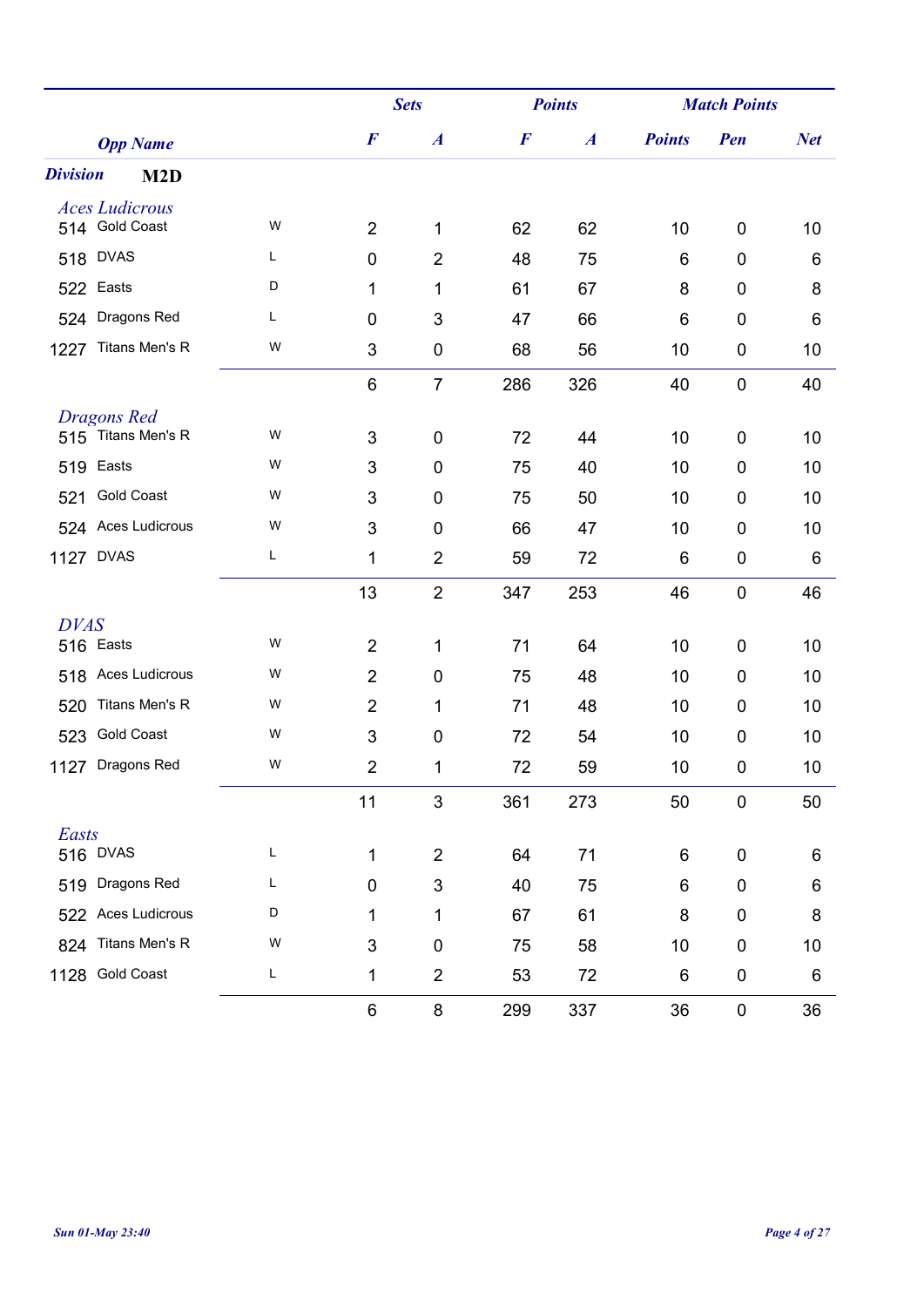| <b>Opp Name</b>          |   |                  | <b>Sets</b>      |                  | <b>Points</b>    | <b>Match Points</b> |                |                 |
|--------------------------|---|------------------|------------------|------------------|------------------|---------------------|----------------|-----------------|
|                          |   | $\boldsymbol{F}$ | $\boldsymbol{A}$ | $\boldsymbol{F}$ | $\boldsymbol{A}$ | <b>Points</b>       | Pen            | <b>Net</b>      |
| <b>Gold Coast</b>        |   |                  |                  |                  |                  |                     |                |                 |
| 514 Aces Ludicrous       | L | 1                | $\overline{2}$   | 62               | 62               | 6                   | $\mathbf 0$    | $6\phantom{1}6$ |
| Titans Men's R<br>517    | W | 3                | $\mathbf 0$      | 71               | 58               | 10                  | $\mathbf 0$    | 10              |
| Dragons Red<br>521       | L | $\mathbf 0$      | 3                | 50               | 75               | 6                   | $\overline{0}$ | 6               |
| 523 DVAS                 | L | $\mathbf 0$      | 3                | 54               | 72               | $6\phantom{1}6$     | $\mathbf 0$    | 6               |
| 1128 Easts               | W | $\overline{2}$   | 1                | 72               | 53               | 10                  | $\mathbf 0$    | 10              |
|                          |   | 6                | 9                | 309              | 320              | 38                  | $\mathbf 0$    | 38              |
| Titans Men's R           |   |                  |                  |                  |                  |                     |                |                 |
| 515 Dragons Red          | L | $\mathbf 0$      | 3                | 44               | 72               | $6\,$               | $\mathbf 0$    | 6               |
| <b>Gold Coast</b><br>517 | L | $\overline{0}$   | 3                | 58               | 71               | $6\phantom{1}6$     | $\overline{0}$ | 6               |
| 520 DVAS                 | L | 1                | $\overline{2}$   | 48               | 71               | 6                   | $\overline{0}$ | 6               |
| 824 Easts                | L | $\overline{0}$   | 3                | 58               | 75               | 6                   | $\overline{0}$ | 6               |
| 1227 Aces Ludicrous      | L | $\mathbf 0$      | 3                | 56               | 68               | 6                   | $\mathbf 0$    | 6               |
|                          |   | 1                | 14               | 264              | 357              | 30                  | $\mathbf 0$    | 30              |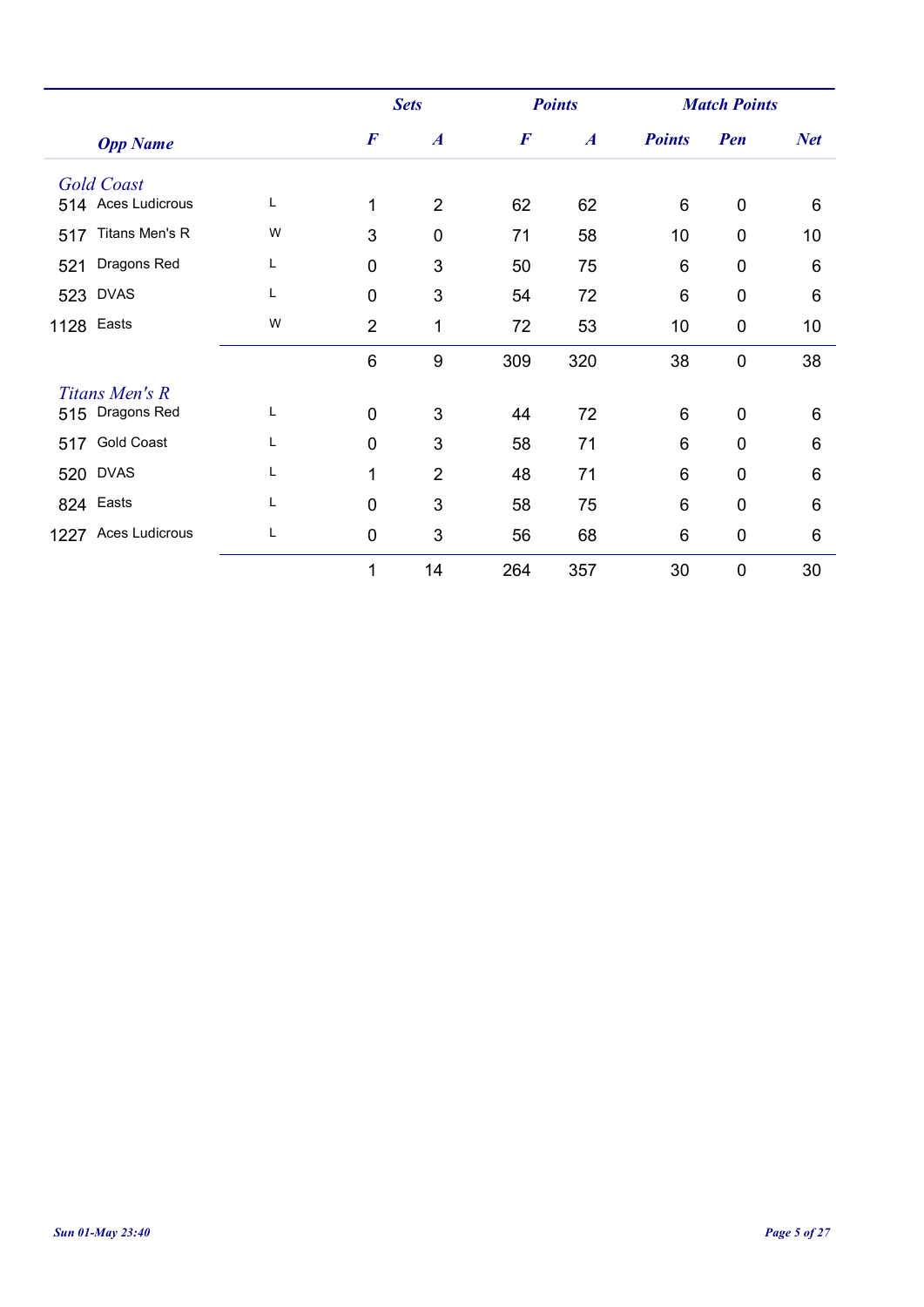|                                         |   |                  | <b>Sets</b>      |                  | <b>Points</b>    |               | <b>Match Points</b> |            |  |
|-----------------------------------------|---|------------------|------------------|------------------|------------------|---------------|---------------------|------------|--|
| <b>Opp Name</b>                         |   | $\boldsymbol{F}$ | $\boldsymbol{A}$ | $\boldsymbol{F}$ | $\boldsymbol{A}$ | <b>Points</b> | Pen                 | <b>Net</b> |  |
| <b>Division</b><br>M2E                  |   |                  |                  |                  |                  |               |                     |            |  |
| <b>Dragons White</b><br>314 Elite Fever | L |                  |                  |                  |                  |               |                     |            |  |
|                                         |   | $\mathbf 0$      | $\mathfrak{S}$   | 55               | 68               | 6             | $\mathbf 0$         | 6          |  |
| <b>DVAS Venom</b><br>316                | L | 1                | $\overline{2}$   | 55               | 67               | 6             | $\mathbf 0$         | 6          |  |
| Smurfs<br>321                           | L | 1                | $\overline{2}$   | 60               | 69               | 6             | $\boldsymbol{0}$    | 6          |  |
| <b>Sloppy Sets</b><br>323               | L | 1                | $\overline{2}$   | 64               | 67               | 6             | $\pmb{0}$           | 6          |  |
|                                         |   | 3                | $\boldsymbol{9}$ | 234              | 271              | 24            | $\mathbf 0$         | 24         |  |
| <b>DVAS Venom</b>                       |   |                  |                  |                  |                  |               |                     |            |  |
| 316 Dragons White                       | W | $\overline{2}$   | 1                | 67               | 55               | 10            | $\mathbf 0$         | 10         |  |
| 318 Sloppy Sets                         | W | 3                | 0                | 75               | 52               | 10            | $\mathbf 0$         | 10         |  |
| 322 Elite Fever                         | L | 1                | $\overline{2}$   | 62               | 68               | 6             | $\mathbf 0$         | 6          |  |
| 324 Smurfs                              | L | 1                | $\overline{2}$   | 62               | 66               | 6             | $\pmb{0}$           | 6          |  |
|                                         |   | $\overline{7}$   | 5                | 266              | 241              | 32            | $\boldsymbol{0}$    | 32         |  |
| <b>Elite Fever</b>                      |   |                  |                  |                  |                  |               |                     |            |  |
| 314 Dragons White                       | W | 3                | 0                | 68               | 55               | 10            | $\mathbf 0$         | 10         |  |
| 317 Smurfs                              | D | 1                | 1                | 66               | 63               | 8             | $\mathbf 0$         | 8          |  |
| 322 DVAS Venom                          | W | $\overline{2}$   | 1                | 68               | 62               | 10            | $\mathbf 0$         | 10         |  |
| 1129 Sloppy Sets                        | W | 3                | 0                | 74               | 52               | 10            | $\boldsymbol{0}$    | 10         |  |
|                                         |   | 9                | $\overline{2}$   | 276              | 232              | 38            | $\mathbf 0$         | 38         |  |
| <b>Sloppy Sets</b>                      |   |                  |                  |                  |                  |               |                     |            |  |
| 315 Smurfs                              | L | $\pmb{0}$        | 3                | 49               | 73               | 6             | $\mathbf 0$         | 6          |  |
| 318 DVAS Venom                          | L | 0                | 3                | 52               | 75               | 6             | 0                   | 6          |  |
| 323 Dragons White                       | W | $\overline{c}$   | 1                | 67               | 64               | 10            | $\boldsymbol{0}$    | 10         |  |
| Elite Fever<br>1129                     | L | $\pmb{0}$        | 3                | 52               | 74               | 6             | $\pmb{0}$           | 6          |  |
|                                         |   | $\overline{2}$   | $10$             | 220              | 286              | 28            | $\pmb{0}$           | 28         |  |
| <b>Smurfs</b>                           |   |                  |                  |                  |                  |               |                     |            |  |
| 315 Sloppy Sets                         | W | 3                | $\pmb{0}$        | 73               | 49               | 10            | $\pmb{0}$           | 10         |  |
| <b>Elite Fever</b><br>317               | D | 1                | 1                | 63               | 66               | 8             | $\pmb{0}$           | 8          |  |
| Dragons White<br>321                    | W | $\overline{2}$   | 1                | 69               | 60               | 10            | $\boldsymbol{0}$    | 10         |  |
| 324 DVAS Venom                          | W | $\overline{2}$   | 1                | 66               | 62               | 10            | $\pmb{0}$           | 10         |  |
|                                         |   | 8                | 3                | 271              | 237              | 38            | $\pmb{0}$           | 38         |  |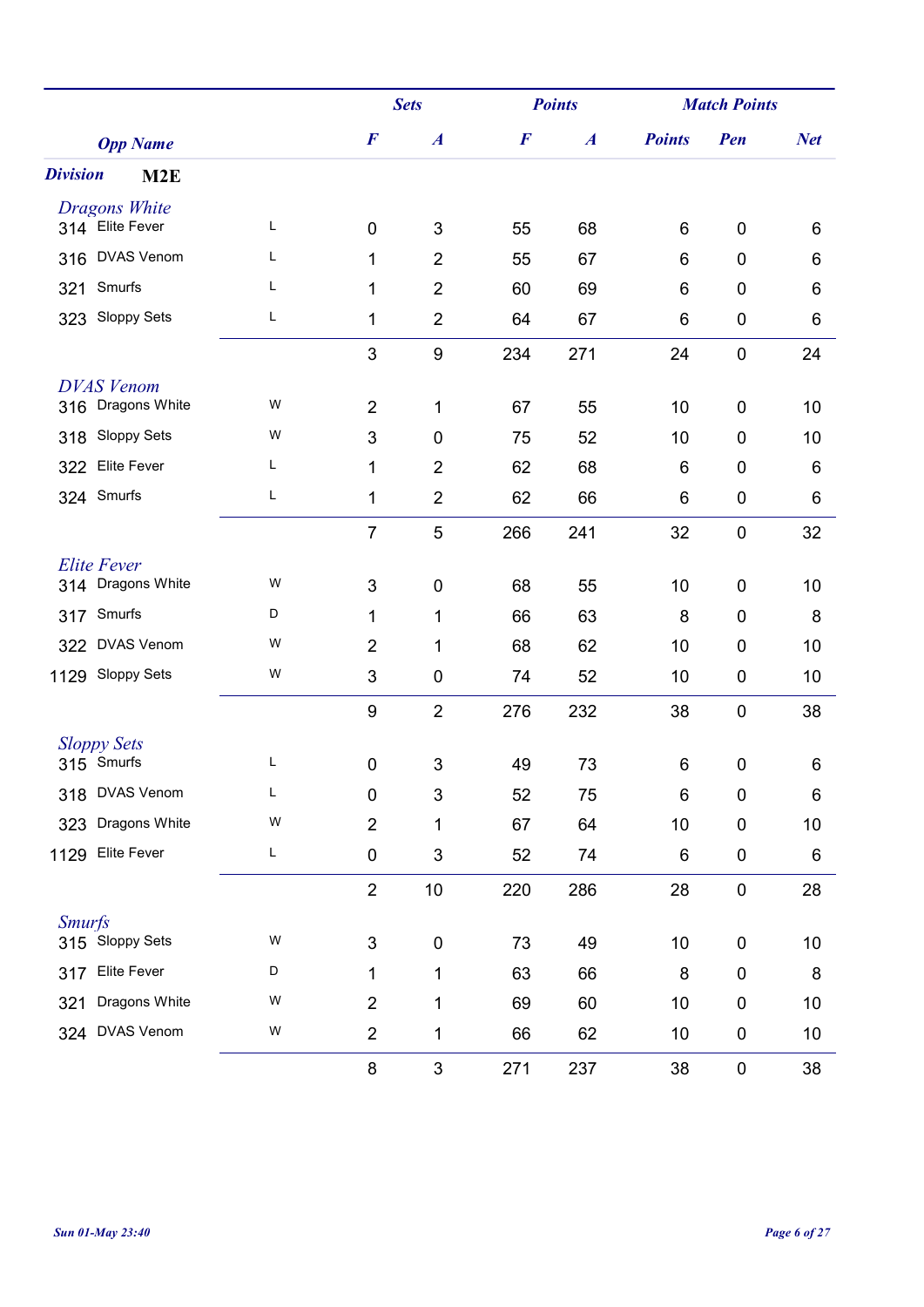|                                 |   |                  | <b>Sets</b>      |                  | <b>Points</b>    |                 | <b>Match Points</b> |            |  |
|---------------------------------|---|------------------|------------------|------------------|------------------|-----------------|---------------------|------------|--|
| <b>Opp Name</b>                 |   | $\boldsymbol{F}$ | $\boldsymbol{A}$ | $\boldsymbol{F}$ | $\boldsymbol{A}$ | <b>Points</b>   | Pen                 | <b>Net</b> |  |
| <b>Division</b><br>M2F          |   |                  |                  |                  |                  |                 |                     |            |  |
| <b>Aces Plaid</b>               |   |                  |                  |                  |                  |                 |                     |            |  |
| 615 Gladstone Thunder           | W | 3                | $\mathbf 0$      | 75               | 49               | 10              | 0                   | 10         |  |
| 819 Wolves                      | W | $\overline{2}$   | 1                | 70               | 58               | 10              | $\mathbf 0$         | 10         |  |
| 822 APG                         | W | $\overline{2}$   | 1                | 65               | 60               | 10              | 0                   | 10         |  |
| Dragons Black<br>927            | W | 3                | $\mathbf 0$      | 75               | 61               | 10              | 0                   | 10         |  |
|                                 |   | 10               | $\overline{2}$   | 285              | 228              | 40              | $\mathbf 0$         | 40         |  |
| APG                             |   |                  |                  |                  |                  |                 |                     |            |  |
| 614 Dragons Black               | D | 1                | 1                | 61               | 58               | 8               | 0                   | 8          |  |
| 616 Wolves                      | L | $\mathbf 0$      | 3                | 48               | 75               | 6               | $\mathbf 0$         | 6          |  |
| <b>Gladstone Thunder</b><br>820 | W | $\overline{2}$   | 1                | 69               | 59               | 10              | 0                   | 10         |  |
| 822 Aces Plaid                  | L | 1                | $\overline{2}$   | 60               | 65               | 6               | $\boldsymbol{0}$    | 6          |  |
|                                 |   | $\overline{4}$   | $\overline{7}$   | 238              | 257              | 30              | $\boldsymbol{0}$    | 30         |  |
| <b>Dragons Black</b>            |   |                  |                  |                  |                  |                 |                     |            |  |
| 614 APG                         | D | 1                | 1                | 58               | 61               | 8               | 0                   | 8          |  |
| 617 Gladstone Thunder           | W | $\overline{2}$   | 1                | 69               | 61               | 10              | 0                   | 10         |  |
| Wolves<br>821                   | L | 0                | $\mathfrak{S}$   | 60               | 75               | 6               | 0                   | 6          |  |
| 927 Aces Plaid                  | L | 0                | 3                | 61               | 75               | 6               | 0                   | 6          |  |
|                                 |   | 3                | 8                | 248              | 272              | 30              | $\mathbf 0$         | 30         |  |
| <b>Gladstone Thunder</b>        |   |                  |                  |                  |                  |                 |                     |            |  |
| 615 Aces Plaid                  | L | $\mathbf 0$      | 3                | 49               | 75               | 6               | 0                   | 6          |  |
| 617 Dragons Black               | L | 1                | $\overline{2}$   | 61               | 69               | 6               | $\mathbf 0$         | 6          |  |
| 820 APG                         | Г | 1                | $\overline{2}$   | 59               | 69               | 6               | $\mathbf 0$         | 6          |  |
| 926 Wolves                      | L | $\pmb{0}$        | 3                | 58               | 75               | 6               | $\pmb{0}$           | $\,6$      |  |
|                                 |   | $\boldsymbol{2}$ | $10$             | 227              | 288              | 24              | $\pmb{0}$           | 24         |  |
| Wolves                          |   |                  |                  |                  |                  |                 |                     |            |  |
| 616 APG                         | W | $\sqrt{3}$       | $\pmb{0}$        | 75               | 48               | 10              | 0                   | 10         |  |
| 819 Aces Plaid                  | L | 1                | $\overline{2}$   | 58               | 70               | $6\phantom{1}6$ | $\pmb{0}$           | 6          |  |
| Dragons Black<br>821            | W | 3                | 0                | 75               | 60               | 10              | $\mathbf 0$         | 10         |  |
| Gladstone Thunder<br>926        | W | 3                | 0                | 75               | 58               | 10              | 0                   | 10         |  |
|                                 |   | 10               | $\overline{2}$   | 283              | 236              | 36              | $\pmb{0}$           | 36         |  |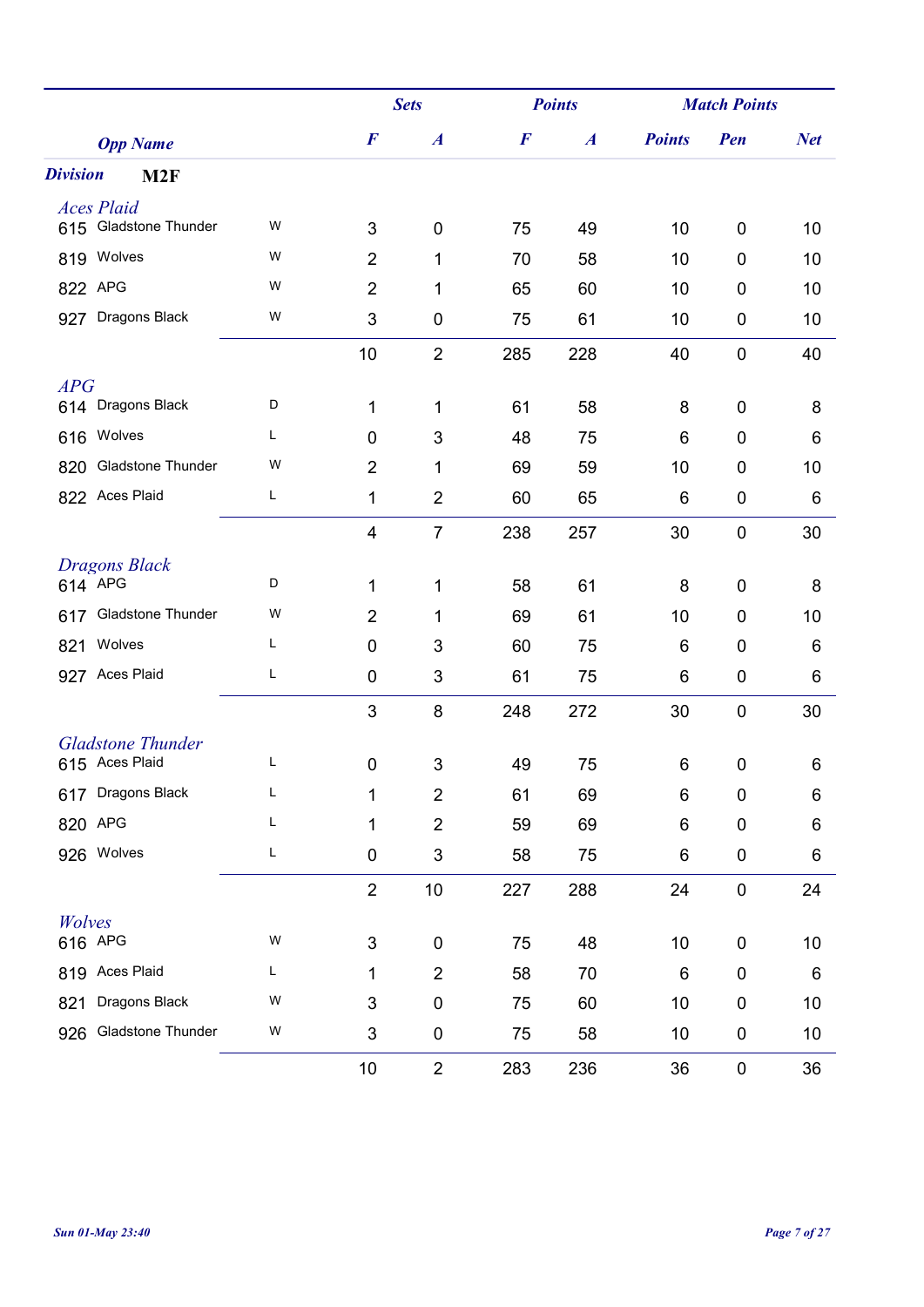|                                    |   |                | <b>Sets</b>      | <b>Points</b>    |                  | <b>Match Points</b> |                  |            |
|------------------------------------|---|----------------|------------------|------------------|------------------|---------------------|------------------|------------|
| <b>Opp Name</b>                    |   | $\bm{F}$       | $\boldsymbol{A}$ | $\boldsymbol{F}$ | $\boldsymbol{A}$ | <b>Points</b>       | Pen              | <b>Net</b> |
| <b>Division</b><br>M <sub>2G</sub> |   |                |                  |                  |                  |                     |                  |            |
| <b>Brisbane Heats</b>              |   |                |                  |                  |                  |                     |                  |            |
| 714 Smash Bros                     | L | 1              | $\overline{2}$   | 60               | 67               | 6                   | $\mathbf 0$      | 6          |
| Spikers Hedgehogs<br>717           | D | 1              | 1                | 55               | 59               | 8                   | $\mathbf 0$      | 8          |
| <b>USQ Firehawks</b><br>722        | W | 3              | 0                | 75               | 59               | 10                  | $\mathbf 0$      | 10         |
| Sunny Coast Boys<br>1228           | W | $\overline{2}$ | 1                | 66               | 50               | 10                  | $\mathbf 0$      | 10         |
|                                    |   | $\overline{7}$ | 4                | 256              | 235              | 34                  | $\mathbf 0$      | 34         |
| <b>Smash Bros</b>                  |   |                |                  |                  |                  |                     |                  |            |
| <b>Brisbane Heats</b><br>714       | W | $\overline{2}$ | 1                | 67               | 60               | 10                  | $\mathbf 0$      | 10         |
| <b>USQ Firehawks</b><br>716        | W | 3              | 0                | 75               | 48               | 10                  | $\mathbf 0$      | 10         |
| Spikers Hedgehogs<br>721           | W | $\overline{2}$ | 1                | 69               | 61               | 10                  | 0                | 10         |
| Sunny Coast Boys<br>1226           | W | 3              | $\pmb{0}$        | 74               | 60               | 10                  | $\mathbf 0$      | 10         |
|                                    |   | 10             | $\overline{2}$   | 285              | 229              | 40                  | $\mathbf 0$      | 40         |
| <b>Spikers Hedgehogs</b>           |   |                |                  |                  |                  |                     |                  |            |
| 715 Sunny Coast Boys               | W | $\overline{2}$ | 1                | 69               | 39               | 10                  | $\mathbf 0$      | 10         |
| <b>Brisbane Heats</b><br>717       | D | 1              | 1                | 59               | 55               | 8                   | $\mathbf 0$      | 8          |
| Smash Bros<br>721                  | Г | 1              | $\overline{2}$   | 61               | 69               | 6                   | $\mathbf 0$      | 6          |
| <b>USQ Firehawks</b><br>1126       | Г | 1              | $\overline{2}$   | 63               | 70               | 6                   | $\mathbf 0$      | 6          |
|                                    |   | 5              | 6                | 252              | 233              | 30                  | $\mathbf 0$      | 30         |
| <b>Sunny Coast Boys</b>            |   |                |                  |                  |                  |                     |                  |            |
| 715 Spikers Hedgehogs              | L | 1              | $\overline{2}$   | 39               | 69               | 6                   | $\mathbf 0$      | 6          |
| 718 USQ Firehawks                  | L | 0              | $\overline{2}$   | 61               | 72               | 6                   | 0                | 6          |
| 1226 Smash Bros                    | L | 0              | 3                | 60               | 74               | 6                   | $\mathbf 0$      | 6          |
| <b>Brisbane Heats</b><br>1228      | L | 1              | $\overline{2}$   | 50               | 66               | 6                   | $\pmb{0}$        | 6          |
|                                    |   | $\overline{2}$ | $\boldsymbol{9}$ | 210              | 281              | 24                  | $\boldsymbol{0}$ | 24         |
| <b>USO Firehawks</b>               |   |                |                  |                  |                  |                     |                  |            |
| 716 Smash Bros                     | L | $\pmb{0}$      | 3                | 48               | 75               | 6                   | $\pmb{0}$        | 6          |
| Sunny Coast Boys<br>718            | W | $\overline{2}$ | 0                | 72               | 61               | 10                  | $\mathbf 0$      | 10         |
| <b>Brisbane Heats</b><br>722       | L | 0              | 3                | 59               | 75               | 6                   | $\mathbf 0$      | 6          |
| Spikers Hedgehogs<br>1126          | W | $\overline{c}$ | 1                | 70               | 63               | 10                  | $\pmb{0}$        | 10         |
|                                    |   | 4              | $\overline{7}$   | 249              | 274              | 32                  | $\pmb{0}$        | 32         |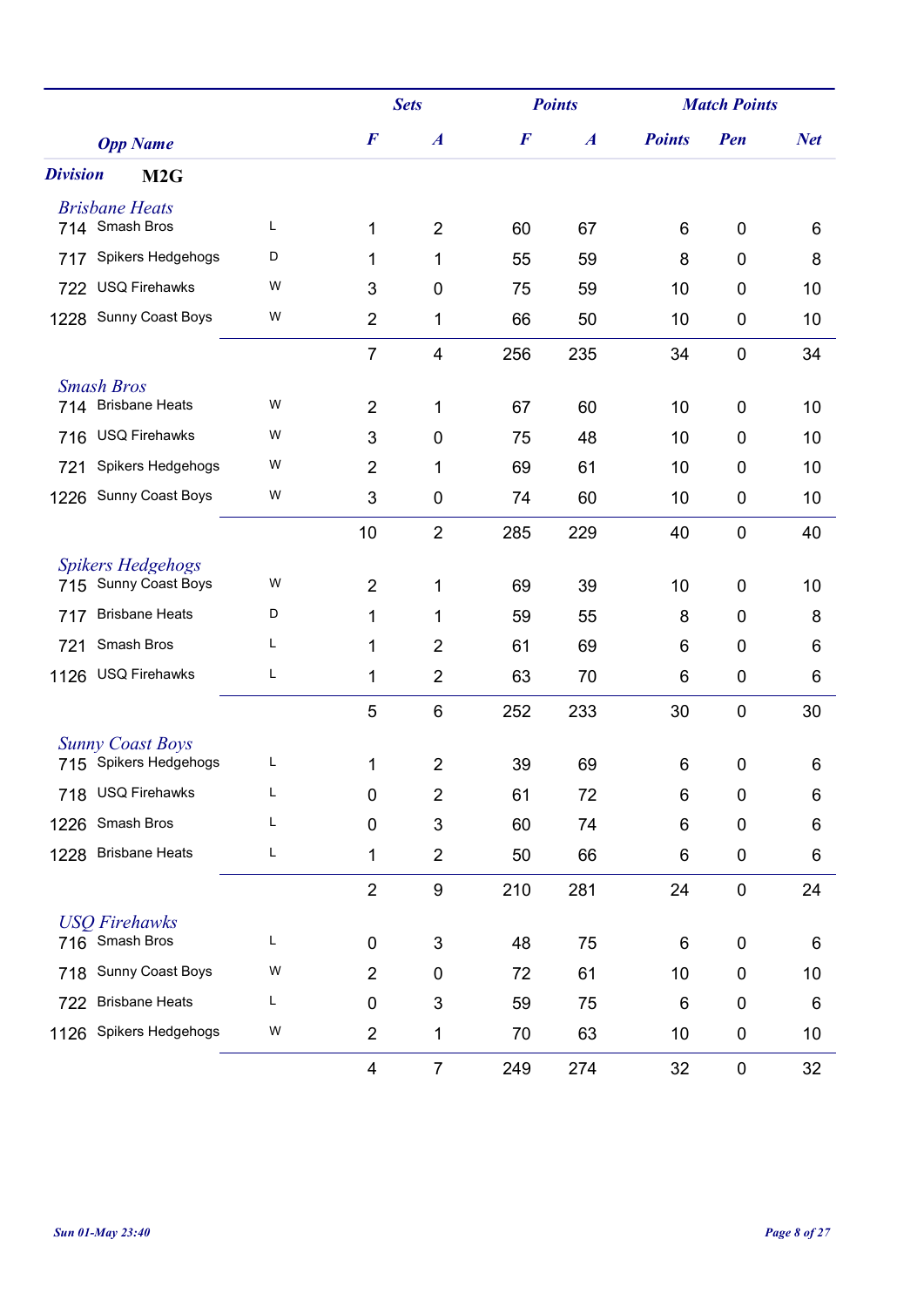|                                            |   |                  | <b>Sets</b>      |                  | <b>Points</b>    |               | <b>Match Points</b> |            |  |
|--------------------------------------------|---|------------------|------------------|------------------|------------------|---------------|---------------------|------------|--|
| <b>Opp Name</b>                            |   | $\boldsymbol{F}$ | $\boldsymbol{A}$ | $\boldsymbol{F}$ | $\boldsymbol{A}$ | <b>Points</b> | Pen                 | <b>Net</b> |  |
| <b>Division</b><br>M3A                     |   |                  |                  |                  |                  |               |                     |            |  |
| <b>Bundaberg</b>                           | W |                  |                  |                  |                  |               |                     |            |  |
| 115 Strife                                 |   | $\overline{2}$   | 1                | 64               | 61               | 10            | 0                   | 10         |  |
| <b>USQ Firehawks</b><br>319                | W | 3                | $\mathbf 0$      | 76               | 43               | 10            | 0                   | 10         |  |
| <b>Spikers Seagulls</b><br>123             | W | $\overline{2}$   | 1                | 65               | 52               | 10            | 0                   | 10         |  |
| Dragons Red<br>424                         | W | 3                | $\boldsymbol{0}$ | 69               | 51               | 10            | 0                   | 10         |  |
|                                            |   | 10               | $\overline{2}$   | 274              | 207              | 40            | $\mathbf 0$         | 40         |  |
| <b>Dragons Red</b><br>114 Spikers Seagulls | W | 3                | $\mathbf 0$      | 75               |                  | 10            | 0                   | 10         |  |
| Strife                                     | W |                  |                  |                  | 49               |               |                     |            |  |
| 218                                        | W | 3                | $\mathbf 0$      | 73               | 50               | 10            | 0                   | 10         |  |
| <b>USQ Firehawks</b><br>122                |   | 3                | 0                | 75               | 51               | 10            | $\mathbf 0$         | 10         |  |
| 424 Bundaberg                              | Г | 0                | 3                | 51               | 69               | 6             | 0                   | 6          |  |
|                                            |   | $\boldsymbol{9}$ | 3                | 274              | 219              | 36            | $\pmb{0}$           | 36         |  |
| <b>Spikers Seagulls</b><br>114 Dragons Red | L | $\mathbf 0$      | 3                | 49               | 75               | 6             | 0                   | 6          |  |
| <b>USQ Firehawks</b><br>116                | W | 3                | $\mathbf 0$      | 75               | 56               | 10            | 0                   | 10         |  |
| Strife<br>320                              | D | 1                | 1                | 56               | 58               | 8             | $\mathbf 0$         | 8          |  |
| Bundaberg<br>123                           | Г | 1                | $\overline{2}$   | 52               | 65               | 6             | $\mathbf 0$         | 6          |  |
|                                            |   | 5                | 6                | 232              | 254              | 30            | $\mathbf 0$         | 30         |  |
| <b>Strife</b>                              |   |                  |                  |                  |                  |               |                     |            |  |
| 115 Bundaberg                              | L | 1                | $\overline{2}$   | 61               | 64               | 6             | $\pmb{0}$           | 6          |  |
| Dragons Red<br>218                         | L | 0                | 3                | 50               | 73               | 6             | 0                   | 6          |  |
| <b>Spikers Seagulls</b><br>320             | D | 1                | 1                | 58               | 56               | 8             | $\mathbf 0$         | 8          |  |
| <b>USQ Firehawks</b><br>124                | W | 3                | $\boldsymbol{0}$ | 75               | 46               | 10            | $\pmb{0}$           | 10         |  |
|                                            |   | 5                | $6\phantom{1}$   | 244              | 239              | 30            | $\pmb{0}$           | 30         |  |
| <b>USO Firehawks</b>                       |   |                  |                  |                  |                  |               |                     |            |  |
| Spikers Seagulls<br>116                    | L | 0                | 3                | 56               | 75               | 6             | 0                   | 6          |  |
| Bundaberg<br>319                           | L | 0                | 3                | 43               | 76               | 6             | $\pmb{0}$           | 6          |  |
| Dragons Red<br>122                         | Г | $\mathbf 0$      | 3                | 51               | 75               | 6             | $\mathbf 0$         | 6          |  |
| Strife<br>124                              | L | 0                | 3                | 46               | 75               | 6             | $\pmb{0}$           | 6          |  |
|                                            |   | 0                | 12               | 196              | 301              | 24            | $\pmb{0}$           | 24         |  |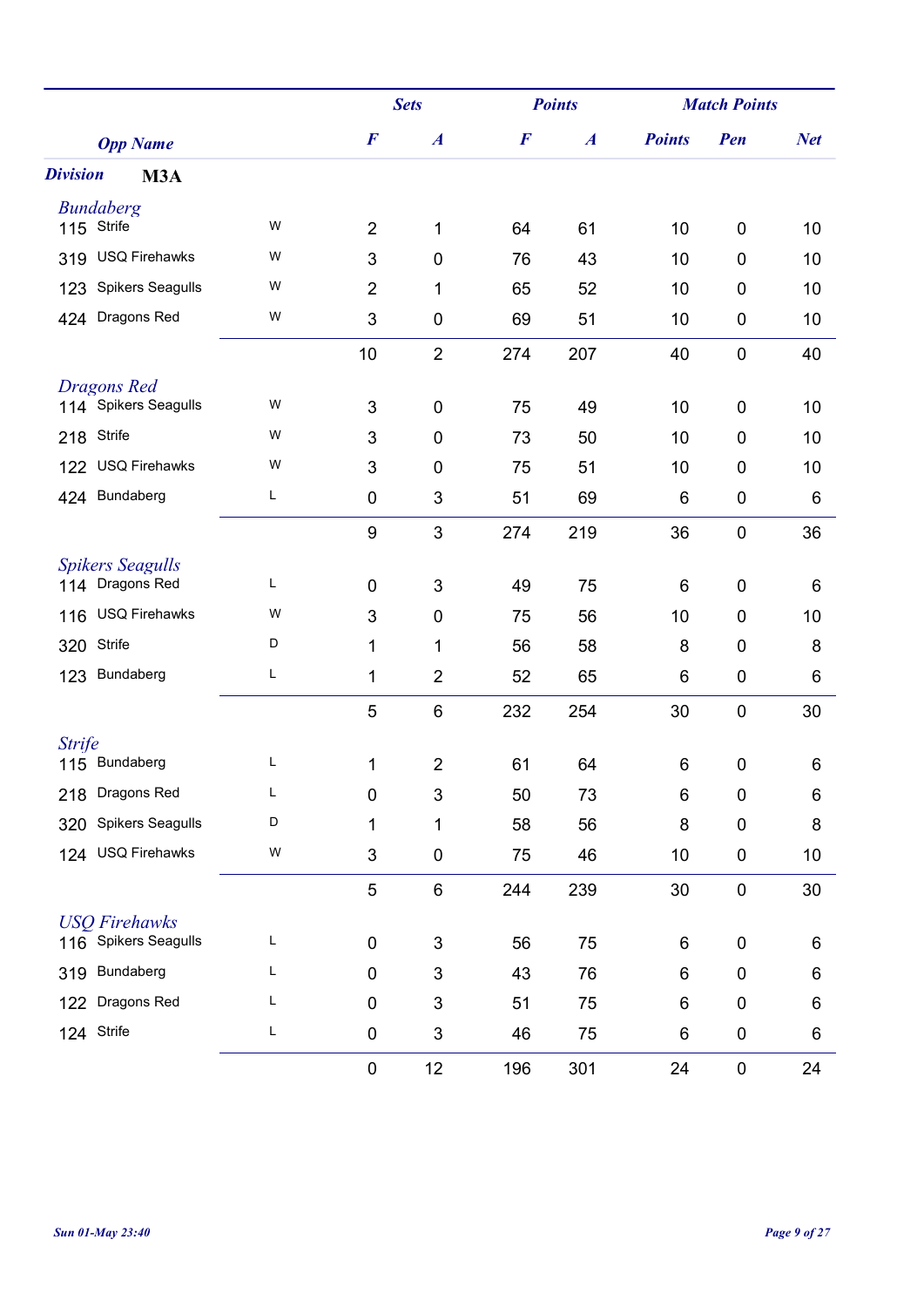|                             |   |                         | <b>Sets</b>             |                  | <b>Points</b>    |               | <b>Match Points</b> |            |  |
|-----------------------------|---|-------------------------|-------------------------|------------------|------------------|---------------|---------------------|------------|--|
| <b>Opp Name</b>             |   | $\boldsymbol{F}$        | $\boldsymbol{A}$        | $\boldsymbol{F}$ | $\boldsymbol{A}$ | <b>Points</b> | Pen                 | <b>Net</b> |  |
| <b>Division</b><br>M3B      |   |                         |                         |                  |                  |               |                     |            |  |
| <b>Dragons Black</b>        |   |                         |                         |                  |                  |               |                     |            |  |
| 215 Morayfield Vball        | L | 1                       | $\overline{2}$          | 51               | 62               | 6             | $\mathbf 0$         | 6          |  |
| <b>Jiggy Fishers</b><br>217 | L | 0                       | $\overline{2}$          | 57               | 73               | 6             | $\mathbf 0$         | 6          |  |
| 220 Stingers                | Г | 0                       | 3                       | 41               | 75               | 6             | $\boldsymbol{0}$    | 6          |  |
| Wolves<br>223               | Г | 1                       | $\overline{2}$          | 54               | 71               | 6             | $\pmb{0}$           | 6          |  |
|                             |   | $\overline{2}$          | $\boldsymbol{9}$        | 203              | 281              | 24            | $\mathbf 0$         | 24         |  |
| <b>Jiggy Fishers</b>        |   |                         |                         |                  |                  |               |                     |            |  |
| 214 Stingers                | D | 1                       | 1                       | 52               | 56               | 8             | $\mathbf 0$         | 8          |  |
| Dragons Black<br>217        | W | $\overline{2}$          | 0                       | 73               | 57               | 10            | $\mathbf 0$         | 10         |  |
| Wolves<br>221               | Г | 0                       | $\overline{2}$          | 57               | 63               | 6             | $\mathbf 0$         | 6          |  |
| Morayfield Vball<br>224     | W | $\overline{2}$          | 1                       | 71               | 54               | 10            | $\boldsymbol{0}$    | 10         |  |
|                             |   | 5                       | $\overline{\mathbf{4}}$ | 253              | 230              | 34            | $\boldsymbol{0}$    | 34         |  |
| Morayfield Vball            |   |                         |                         |                  |                  |               |                     |            |  |
| 215 Dragons Black           | W | $\overline{2}$          | 1                       | 62               | 51               | 10            | $\mathbf 0$         | 10         |  |
| 219 Wolves                  | L | 1                       | $\overline{2}$          | 58               | 61               | 6             | $\mathbf 0$         | 6          |  |
| Stingers<br>222             | L | $\pmb{0}$               | 3                       | 45               | 75               | 6             | $\mathbf 0$         | 6          |  |
| 224 Jiggy Fishers           | L | 1                       | $\overline{2}$          | 54               | 71               | 6             | $\mathbf 0$         | 6          |  |
|                             |   | $\overline{\mathbf{4}}$ | 8                       | 219              | 258              | 28            | $\mathbf 0$         | 28         |  |
| <b>Stingers</b>             |   |                         |                         |                  |                  |               |                     |            |  |
| 214 Jiggy Fishers           | D | 1                       | 1                       | 56               | 52               | 8             | $\boldsymbol{0}$    | 8          |  |
| 216 Wolves                  | L | 1                       | $\overline{2}$          | 56               | 64               | 6             | 0                   | 6          |  |
| 220 Dragons Black           | W | 3                       | 0                       | 75               | 41               | 10            | $\mathbf 0$         | 10         |  |
| Morayfield Vball<br>222     | W | 3                       | $\pmb{0}$               | 75               | 45               | 10            | $\pmb{0}$           | 10         |  |
|                             |   | $\bf 8$                 | 3                       | 262              | 202              | 34            | $\pmb{0}$           | 34         |  |
| Wolves                      |   |                         |                         |                  |                  |               |                     |            |  |
| 216 Stingers                | W | $\overline{2}$          | 1                       | 64               | 56               | 10            | $\pmb{0}$           | 10         |  |
| Morayfield Vball<br>219     | W | $\overline{2}$          | 1                       | 61               | 58               | 10            | $\boldsymbol{0}$    | 10         |  |
| <b>Jiggy Fishers</b><br>221 | W | $\overline{2}$          | 0                       | 63               | 57               | 10            | $\pmb{0}$           | 10         |  |
| Dragons Black<br>223        | W | $\overline{c}$          | 1                       | 71               | 54               | 10            | $\pmb{0}$           | 10         |  |
|                             |   | 8                       | 3                       | 259              | 225              | 40            | $\pmb{0}$           | 40         |  |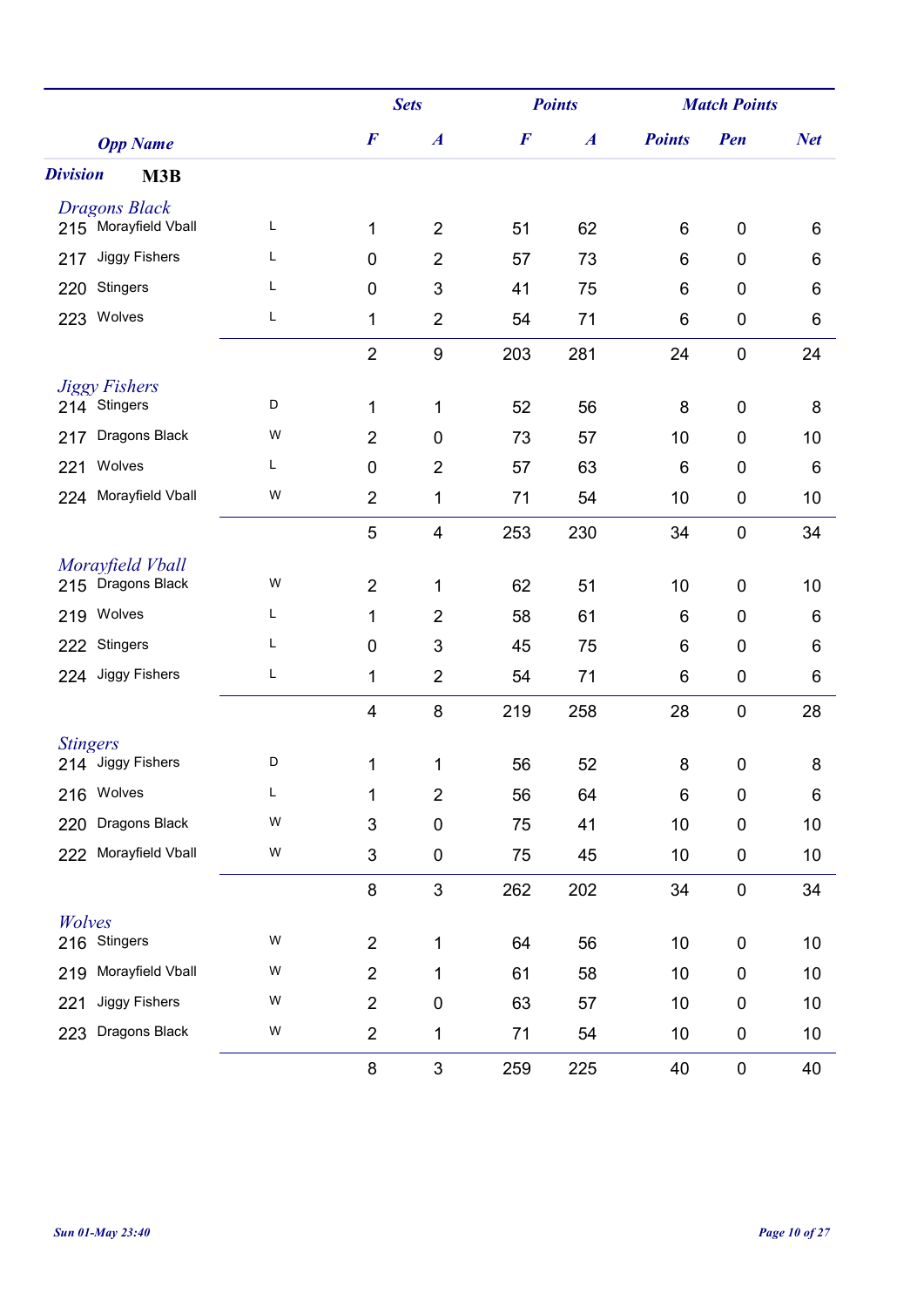|                                          |   |                         | <b>Sets</b>      |                  | <b>Points</b>    |               | <b>Match Points</b> |            |  |
|------------------------------------------|---|-------------------------|------------------|------------------|------------------|---------------|---------------------|------------|--|
| <b>Opp Name</b>                          |   | $\boldsymbol{F}$        | $\boldsymbol{A}$ | $\boldsymbol{F}$ | $\boldsymbol{A}$ | <b>Points</b> | Pen                 | <b>Net</b> |  |
| <b>Division</b><br><b>MIA</b>            |   |                         |                  |                  |                  |               |                     |            |  |
| <b>Dragons Black</b><br>415 Titans U17B2 | W |                         |                  |                  |                  |               |                     |            |  |
|                                          |   | $\overline{2}$          | $\pmb{0}$        | 68               | 59               | 10            | $\mathbf 0$         | 10         |  |
| Dragons Red<br>417                       | D | 1                       | 1                | 53               | 53               | 8             | $\mathbf 0$         | 8          |  |
| Easts Black<br>419                       | W | $\overline{2}$          | 1                | 65               | 58               | 10            | $\mathbf 0$         | 10         |  |
| Titans U17B1<br>422                      | L | 0                       | 3                | 51               | 75               | 6             | $\mathbf 0$         | 6          |  |
|                                          |   | 5                       | 5                | 237              | 245              | 34            | $\mathbf 0$         | 34         |  |
| <b>Dragons Red</b><br>414 Easts Black    | Г |                         | $\overline{2}$   |                  |                  |               | $\mathbf 0$         |            |  |
|                                          | D | 1                       |                  | 69               | 62               | 6             |                     | 6          |  |
| Dragons Black<br>417                     |   | 1                       | 1                | 53               | 53               | 8             | $\mathbf 0$         | 8          |  |
| Titans U17B1<br>420                      | Г | 1                       | $\overline{2}$   | 57               | 66               | 6             | $\mathbf 0$         | 6          |  |
| Titans U17B2<br>423                      | W | 3                       | $\pmb{0}$        | 75               | 54               | 10            | $\boldsymbol{0}$    | 10         |  |
|                                          |   | 6                       | 5                | 254              | 235              | 30            | $\boldsymbol{0}$    | 30         |  |
| <b>Easts Black</b><br>414 Dragons Red    | W | $\overline{2}$          | 1                | 62               | 69               | 10            | $\mathbf 0$         | 10         |  |
| Titans U17B1<br>416                      | L | 0                       | 3                | 57               | 76               | 6             | $\mathbf 0$         | 6          |  |
| Dragons Black<br>419                     | L | 1                       | $\overline{2}$   | 58               | 65               | 6             | $\mathbf 0$         | 6          |  |
| Titans U17B2<br>421                      | L | 1                       | $\overline{2}$   | 56               | 65               | 6             | $\mathbf 0$         | 6          |  |
|                                          |   | $\overline{\mathbf{4}}$ | 8                | 233              | 275              | 28            | $\mathbf 0$         | 28         |  |
| Titans U17B1                             |   |                         |                  |                  |                  |               |                     |            |  |
| 416 Easts Black                          | W | 3                       | 0                | 76               | 57               | 10            | $\mathbf 0$         | 10         |  |
| 418 Titans U17B2                         | W | 3                       | $\boldsymbol{0}$ | 71               | 53               | 10            | 0                   | 10         |  |
| 420 Dragons Red                          | W | $\overline{c}$          | 1                | 66               | 57               | 10            | $\mathbf 0$         | 10         |  |
| 422 Dragons Black                        | W | 3                       | 0                | 75               | 51               | 10            | $\pmb{0}$           | 10         |  |
|                                          |   | 11                      | 1                | 288              | 218              | 40            | $\boldsymbol{0}$    | 40         |  |
| Titans U17B2                             |   |                         |                  |                  |                  |               |                     |            |  |
| 415 Dragons Black                        | L | $\pmb{0}$               | $\overline{2}$   | 59               | 68               | 6             | $\pmb{0}$           | 6          |  |
| Titans U17B1<br>418                      | L | 0                       | 3                | 53               | 71               | 6             | $\boldsymbol{0}$    | 6          |  |
| Easts Black<br>421                       | W | $\overline{2}$          | 1                | 65               | 56               | 10            | $\boldsymbol{0}$    | 10         |  |
| Dragons Red<br>423                       | L | $\pmb{0}$               | 3                | 54               | 75               | 6             | $\pmb{0}$           | 6          |  |
|                                          |   | $\overline{2}$          | 9                | 231              | 270              | 28            | $\pmb{0}$           | 28         |  |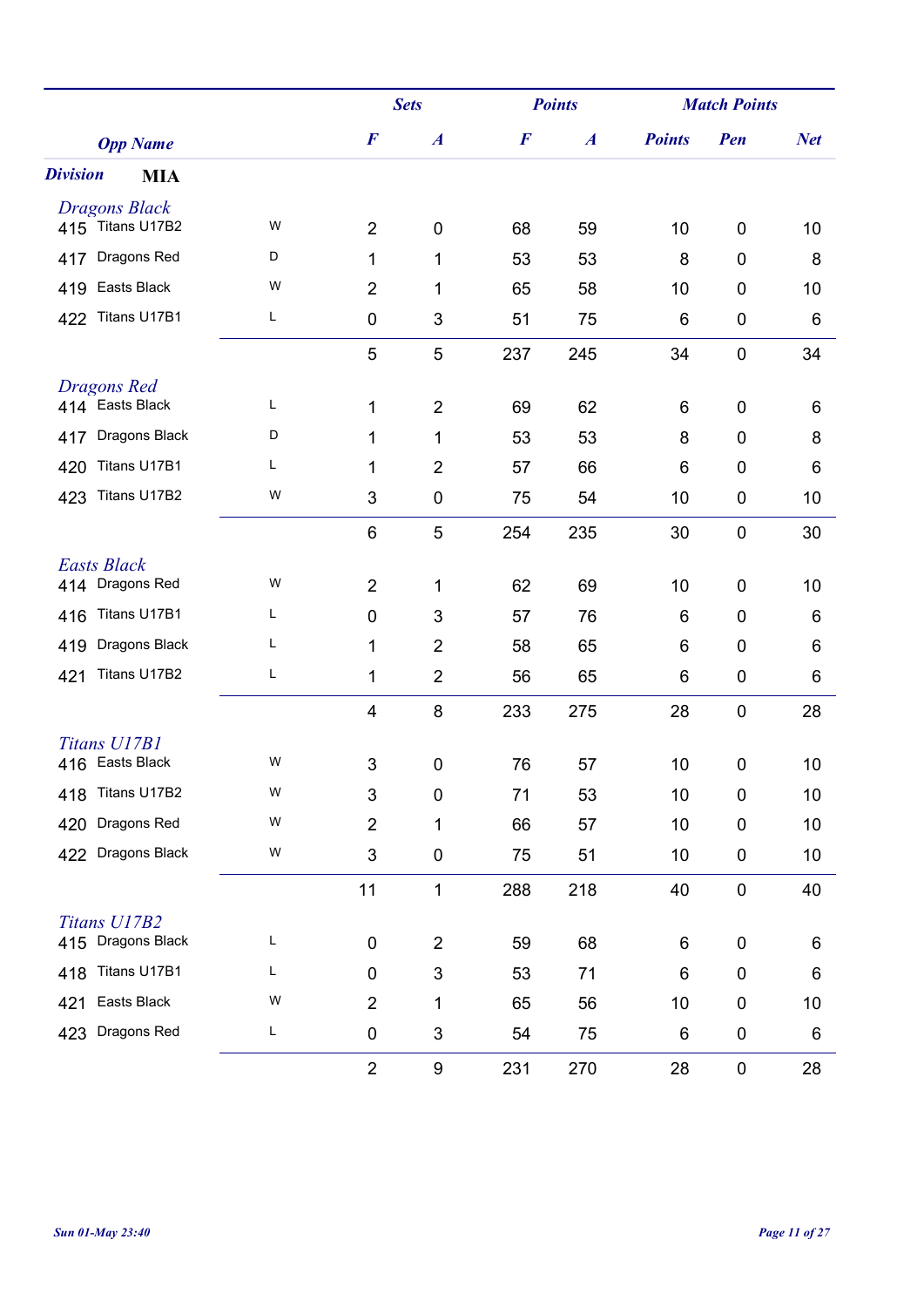|                               |             |                  | <b>Sets</b>      |                  | <b>Points</b>    | <b>Match Points</b> |                  |            |
|-------------------------------|-------------|------------------|------------------|------------------|------------------|---------------------|------------------|------------|
| <b>Opp Name</b>               |             | $\boldsymbol{F}$ | $\boldsymbol{A}$ | $\boldsymbol{F}$ | $\boldsymbol{A}$ | <b>Points</b>       | Pen              | <b>Net</b> |
| <b>Division</b><br><b>MIB</b> |             |                  |                  |                  |                  |                     |                  |            |
| <b>Dragons White</b>          |             |                  |                  |                  |                  |                     |                  |            |
| 915 Titans U17B3              | L           | $\mathbf 0$      | 3                | 55               | 75               | 6                   | $\overline{0}$   | 6          |
| Easts White<br>919            | L           | $\mathbf 0$      | $\mathbf{3}$     | 36               | 75               | 6                   | $\mathbf 0$      | 6          |
| Easts Orange<br>922           | L           | 0                | 3                | 31               | 75               | 6                   | 0                | 6          |
|                               |             | $\mathbf 0$      | $\boldsymbol{9}$ | 122              | 225              | 18                  | $\mathbf 0$      | 18         |
| <b>Easts Orange</b>           |             |                  |                  |                  |                  |                     |                  |            |
| 914 Easts White               | W           | $\overline{2}$   | 1                | 61               | 57               | 10                  | 0                | 10         |
| Titans U17B3<br>918           | W           | 3                | $\mathbf 0$      | 64               | 41               | 10                  | $\mathbf 0$      | 10         |
| Dragons White<br>922          | W           | 3                | $\mathbf 0$      | 75               | 31               | 10                  | $\boldsymbol{0}$ | 10         |
|                               |             | 8                | 1                | 200              | 129              | 30                  | $\mathbf 0$      | 30         |
| <b>Easts White</b>            |             |                  |                  |                  |                  |                     |                  |            |
| Easts Orange<br>914           | L           | 1                | $\overline{2}$   | 57               | 61               | 6                   | $\overline{0}$   | 6          |
| Dragons White<br>919          | W           | 3                | $\mathbf 0$      | 75               | 36               | 10                  | $\mathbf 0$      | 10         |
| Titans U17B3<br>923           | W           | 3                | $\mathbf 0$      | 68               | 39               | 10                  | 0                | 10         |
|                               |             | $\overline{7}$   | $\overline{2}$   | 200              | 136              | 26                  | $\mathbf 0$      | 26         |
| Titans U17B3                  |             |                  |                  |                  |                  |                     |                  |            |
| Dragons White<br>915          | W           | 3                | $\mathbf 0$      | 75               | 55               | 10                  | 0                | 10         |
| Easts Orange<br>918           | L           | $\mathbf 0$      | 3                | 41               | 64               | 6                   | $\mathbf 0$      | 6          |
| Easts White<br>923            | $\mathsf L$ | $\pmb{0}$        | $\mathfrak{S}$   | 39               | 68               | 6                   | $\boldsymbol{0}$ | 6          |
|                               |             | 3                | $\,6$            | 155              | 187              | 22                  | $\boldsymbol{0}$ | 22         |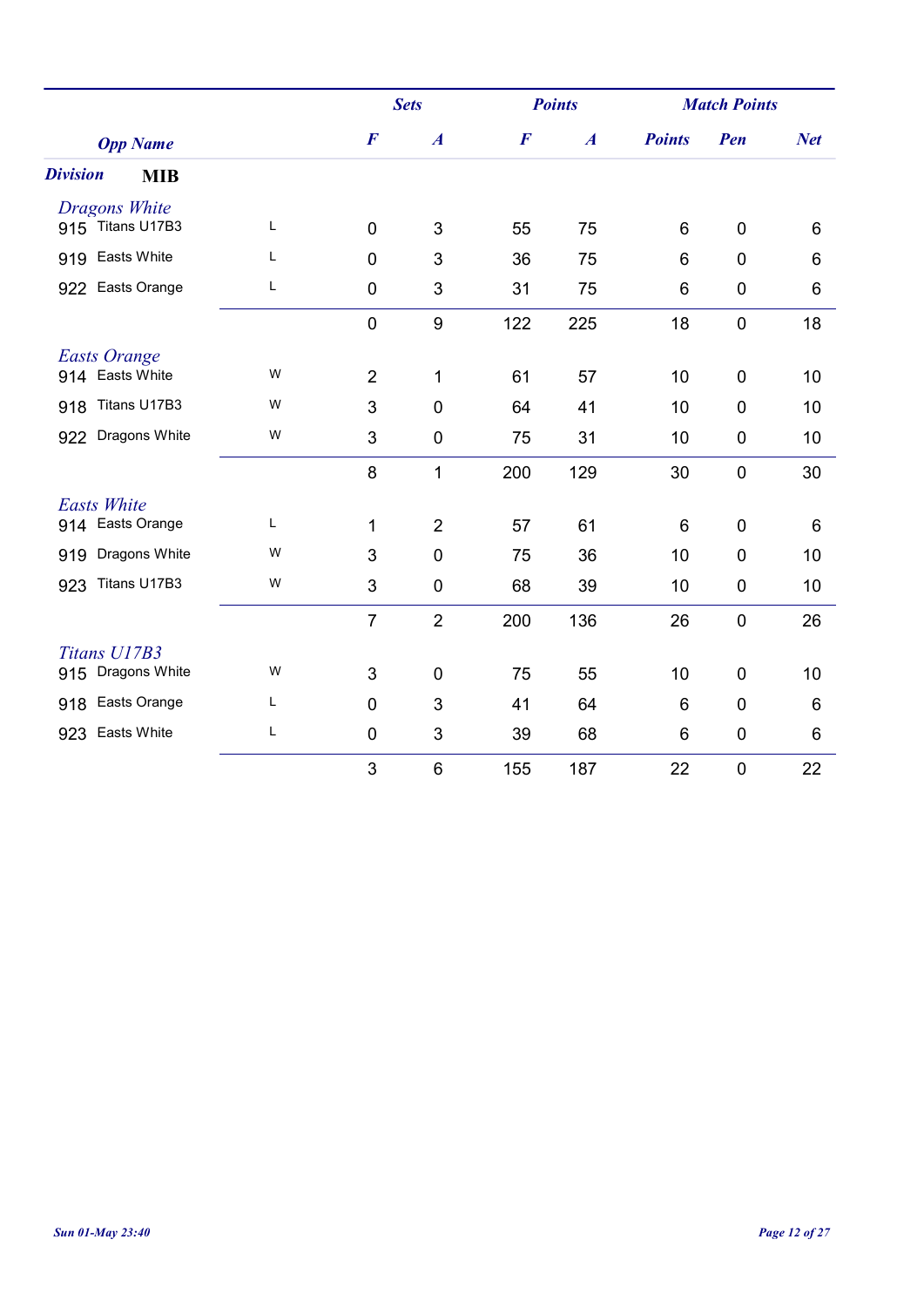|                               |   |                  | <b>Sets</b>      |                  | <b>Points</b>    |               | <b>Match Points</b> |            |  |
|-------------------------------|---|------------------|------------------|------------------|------------------|---------------|---------------------|------------|--|
| <b>Opp Name</b>               |   | $\boldsymbol{F}$ | $\boldsymbol{A}$ | $\boldsymbol{F}$ | $\boldsymbol{A}$ | <b>Points</b> | Pen                 | <b>Net</b> |  |
| <b>Division</b><br><b>MPA</b> |   |                  |                  |                  |                  |               |                     |            |  |
| <b>Aces Maricas</b>           |   |                  |                  |                  |                  |               |                     |            |  |
| Titans Men's 1<br>618         | W | 3                | $\mathbf 0$      | 75               | 43               | 10            | 0                   | 10         |  |
| Brother's<br>724              | W | $\overline{2}$   | 1                | 63               | 51               | 10            | 0                   | 10         |  |
| Singh Spikers Qld<br>131      | L | 1                | $\overline{2}$   | 60               | 57               | 6             | 0                   | 6          |  |
| <b>DVAS</b><br>133            | W | $\overline{2}$   | 1                | 63               | 54               | 10            | 0                   | 10         |  |
| <b>Betas</b><br>137           | W | $\overline{2}$   | 0                | 69               | 54               | 10            | 0                   | 10         |  |
|                               |   | 10               | 4                | 330              | 259              | 46            | $\pmb{0}$           | 46         |  |
| <b>Betas</b>                  |   |                  |                  |                  |                  |               |                     |            |  |
| 719 DVAS                      | W | $\overline{2}$   | 1                | 74               | 62               | 10            | 0                   | 10         |  |
| Titans Men's 1<br>823         | W | $\overline{2}$   | $\mathbf 0$      | 72               | 52               | 10            | 0                   | 10         |  |
| Brother's<br>129              | D | 1                | 1                | 66               | 65               | 8             | 0                   | 8          |  |
| Singh Spikers Qld<br>134      | D | 1                | 1                | 55               | 55               | 8             | 0                   | 8          |  |
| 137 Aces Maricas              | L | $\mathbf 0$      | $\overline{2}$   | 54               | 69               | 6             | 0                   | 6          |  |
|                               |   | $6\phantom{1}6$  | 5                | 321              | 303              | 42            | $\mathbf 0$         | 42         |  |
| <b>Brother's</b>              |   |                  |                  |                  |                  |               |                     |            |  |
| 720 Singh Spikers Qld         | L | 1                | $\overline{2}$   | 58               | 76               | 6             | 0                   | 6          |  |
| Aces Maricas<br>724           | L | 1                | $\overline{2}$   | 51               | 63               | 6             | 0                   | 6          |  |
| <b>Betas</b><br>129           | D | 1                | 1                | 65               | 66               | 8             | 0                   | 8          |  |
| Titans Men's 1<br>132         | W | $\overline{2}$   | 1                | 65               | 66               | 10            | 0                   | 10         |  |
| <b>DVAS</b><br>135            | L | $\mathbf 0$      | 3                | 51               | 74               | 6             | $\mathbf 0$         | 6          |  |
|                               |   | $\mathbf 5$      | $\boldsymbol{9}$ | 290              | 345              | 36            | $\pmb{0}$           | 36         |  |
| <b>DVAS</b>                   |   |                  |                  |                  |                  |               |                     |            |  |
| 719 Betas                     | L | 1                | $\overline{2}$   | 62               | 74               | 6             | 0                   | 6          |  |
| Singh Spikers Qld<br>723      | L | $\mathbf 0$      | $\sqrt{3}$       | 66               | 75               | 6             | 0                   | 6          |  |
| Titans Men's 1<br>130         | W | $\overline{2}$   | $\pmb{0}$        | 73               | 58               | 10            | 0                   | 10         |  |
| Aces Maricas<br>133           | L | 1                | $\overline{2}$   | 54               | 63               | 6             | $\boldsymbol{0}$    | 6          |  |
| Brother's<br>135              | W | $\sqrt{3}$       | $\pmb{0}$        | 74               | 51               | 10            | 0                   | 10         |  |
|                               |   | $\overline{7}$   | $\overline{7}$   | 329              | 321              | 38            | $\pmb{0}$           | 38         |  |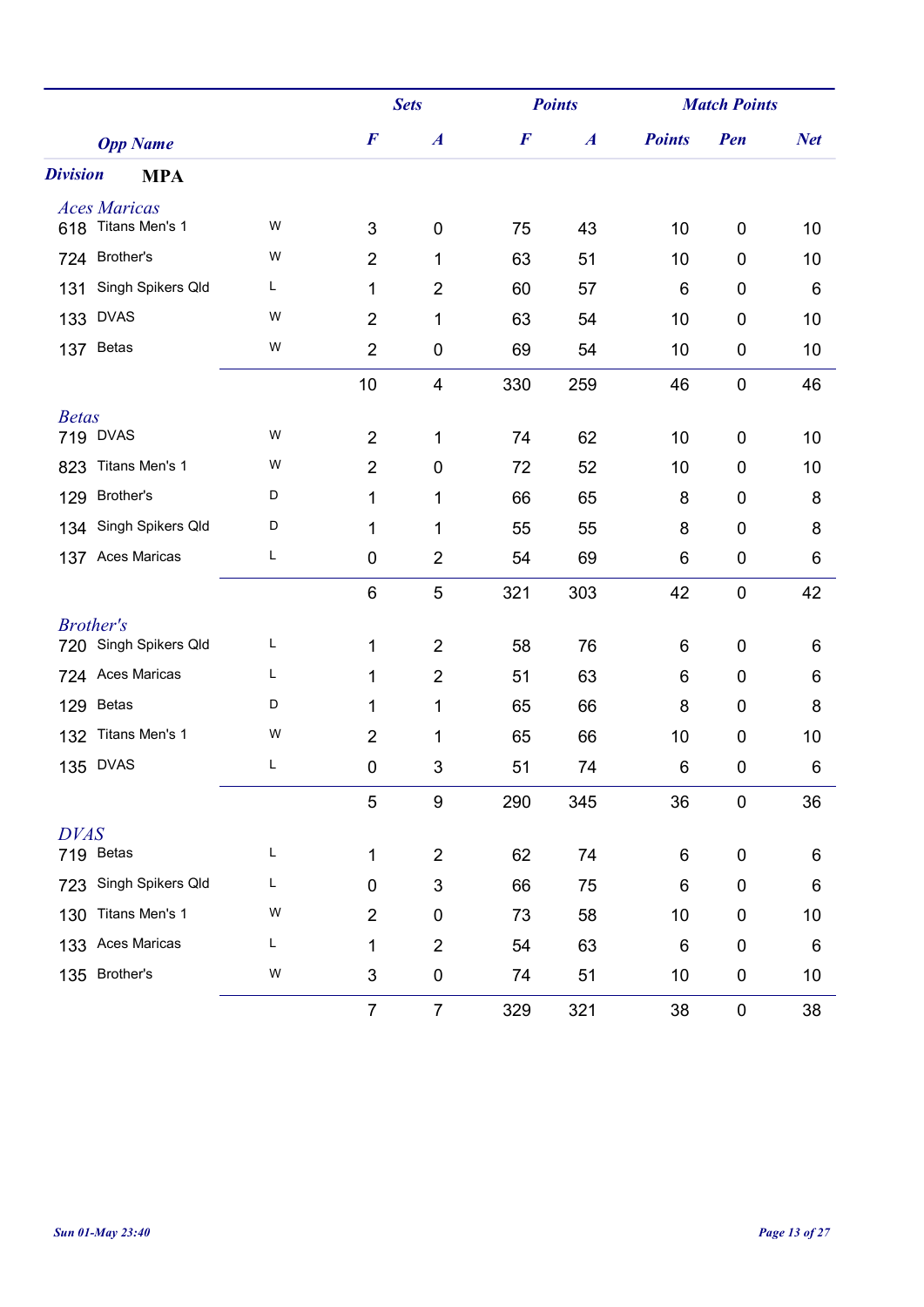|                            |   |                  | <b>Sets</b>      |                  | <b>Points</b>    |               | <b>Match Points</b> |            |
|----------------------------|---|------------------|------------------|------------------|------------------|---------------|---------------------|------------|
| <b>Opp Name</b>            |   | $\boldsymbol{F}$ | $\boldsymbol{A}$ | $\boldsymbol{F}$ | $\boldsymbol{A}$ | <b>Points</b> | Pen                 | <b>Net</b> |
| Singh Spikers Old          |   |                  |                  |                  |                  |               |                     |            |
| 720 Brother's              | W | $\overline{2}$   | 1                | 76               | 58               | 10            | $\mathbf 0$         | 10         |
| <b>DVAS</b><br>723         | W | 3                | $\overline{0}$   | 75               | 66               | 10            | 0                   | 10         |
| <b>Aces Maricas</b><br>131 | W | $\overline{2}$   | 1                | 57               | 60               | 10            | $\mathbf 0$         | 10         |
| 134 Betas                  | D | 1                | 1                | 55               | 55               | 8             | $\mathbf 0$         | 8          |
| Titans Men's 1<br>136      | W | $\overline{2}$   | 1                | 70               | 56               | 10            | $\mathbf 0$         | 10         |
|                            |   | 10               | 4                | 333              | 295              | 48            | $\mathbf 0$         | 48         |
| Titans Men's 1             |   |                  |                  |                  |                  |               |                     |            |
| 618 Aces Maricas           | L | $\mathbf 0$      | 3                | 43               | 75               | 6             | $\mathbf 0$         | 6          |
| 823 Betas                  | L | 0                | $\overline{2}$   | 52               | 72               | 6             | $\overline{0}$      | 6          |
| <b>130 DVAS</b>            | L | $\overline{0}$   | $\overline{2}$   | 58               | 73               | 6             | $\mathbf 0$         | 6          |
| 132 Brother's              |   | 1                | $\overline{2}$   | 66               | 65               | 6             | $\overline{0}$      | 6          |
| 136 Singh Spikers Qld      | Г | 1                | $\overline{2}$   | 56               | 70               | 6             | $\mathbf 0$         | 6          |
|                            |   | $\overline{2}$   | 11               | 275              | 355              | 30            | $\mathbf 0$         | 30         |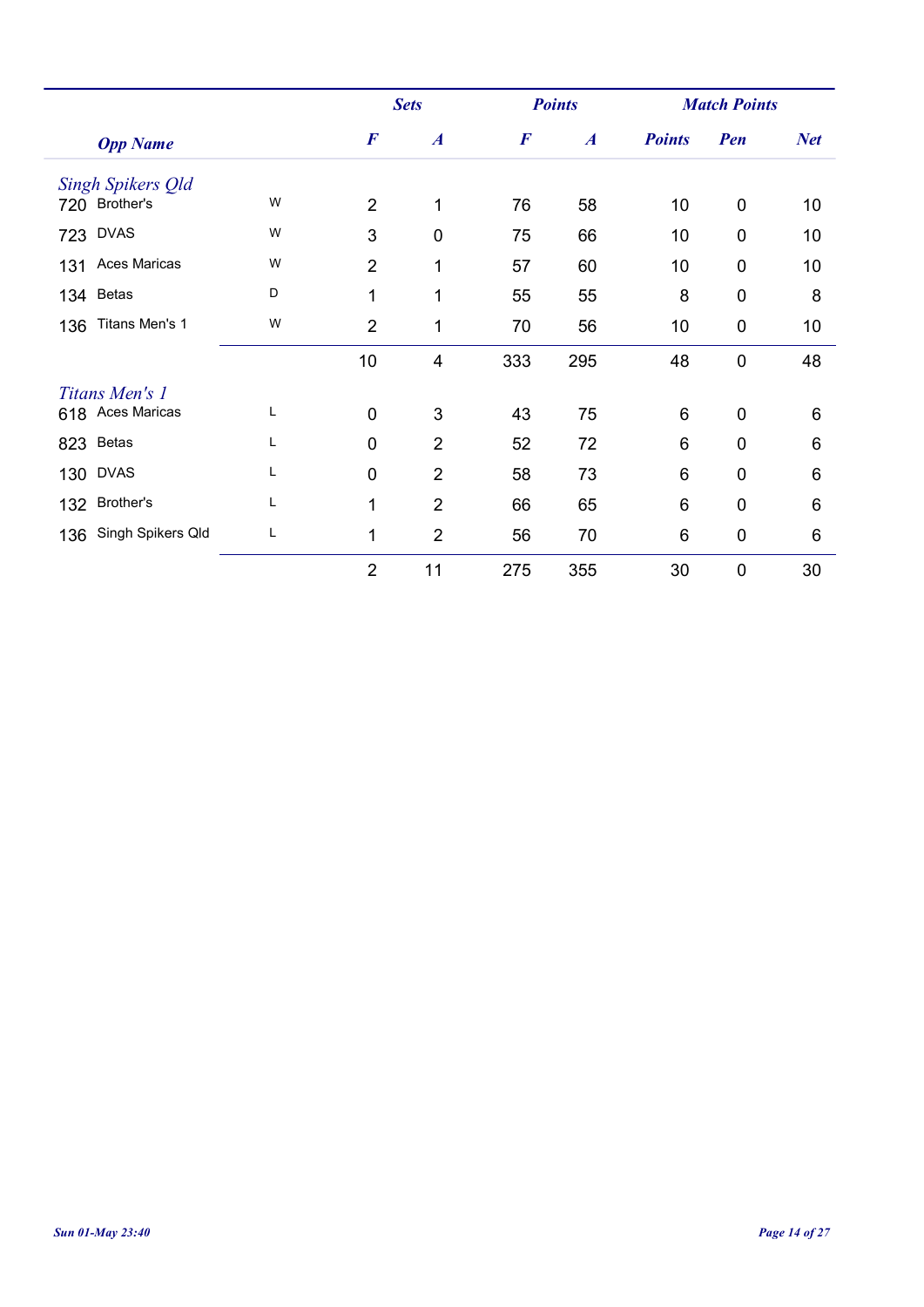|                                           |   |                         | <b>Sets</b>      |             | <b>Points</b>    |               | <b>Match Points</b> |            |  |
|-------------------------------------------|---|-------------------------|------------------|-------------|------------------|---------------|---------------------|------------|--|
| <b>Opp Name</b>                           |   | $\boldsymbol{F}$        | $\boldsymbol{A}$ | $\bm{F}$    | $\boldsymbol{A}$ | <b>Points</b> | Pen                 | <b>Net</b> |  |
| <b>Division</b><br><b>MSA</b>             |   |                         |                  |             |                  |               |                     |            |  |
| <b>Dead Meat</b>                          |   |                         |                  |             |                  |               |                     |            |  |
| 924 Dragons Red                           | L | $\mathbf 0$             | 3                | $\mathbf 0$ | 75               | 6             | $\mathbf 0$         | 6          |  |
| Morayfield Vball<br>826                   | W | 3                       | $\mathbf 0$      | 75          | 45               | 10            | $\mathbf 0$         | 10         |  |
| Elite VC<br>830                           | Г | 0                       | 3                | 43          | 75               | 6             | $\mathbf 0$         | 6          |  |
| 832 GSLC 2                                | Г | 0                       | 3                | $\mathbf 0$ | 75               | 6             | $\mathbf 0$         | 6          |  |
| 834 Dragons Black                         | L | 1                       | 3                | 74          | 65               | 6             | $\boldsymbol{0}$    | 6          |  |
|                                           |   | $\overline{\mathbf{4}}$ | 12               | 192         | 335              | 34            | $\mathbf 0$         | 34         |  |
| Dragons Black                             |   |                         |                  |             |                  |               |                     |            |  |
| 1023 Shawn's Orphans                      | W | 3                       | 0                | 75          | 0                | 10            | $\mathbf 0$         | 10         |  |
| Elite VC<br>726                           | L | 0                       | 3                | 46          | 75               | 6             | $\mathbf 0$         | 6          |  |
| Dragons Red<br>729                        | Г | 0                       | 3                | 64          | 75               | 6             | $\mathbf 0$         | 6          |  |
| GSLC <sub>2</sub><br>731                  | Г | 0                       | 3                | 41          | 74               | 6             | $\mathbf 0$         | 6          |  |
| 834 Dead Meat                             | W | 3                       | 1                | 65          | 74               | 10            | $\mathbf 0$         | 10         |  |
|                                           |   | 6                       | 10               | 291         | 298              | 38            | $\mathbf 0$         | 38         |  |
| <b>Dragons Red</b>                        |   |                         |                  |             |                  |               |                     |            |  |
| 924 Dead Meat                             | W | 3                       | $\pmb{0}$        | 75          | 0                | 10            | $\mathbf 0$         | 10         |  |
| Shawn's Orphans<br>827                    | W | 3                       | 0                | 71          | 50               | 10            | $\mathbf 0$         | 10         |  |
| Dragons Black<br>729                      | W | 3                       | $\mathbf 0$      | 75          | 64               | 10            | $\mathbf 0$         | 10         |  |
| Morayfield Vball<br>831                   | W | 3                       | 0                | 75          | 49               | 10            | $\mathbf 0$         | 10         |  |
|                                           |   | 12                      | $\pmb{0}$        | 296         | 163              | 40            | 0                   | 40         |  |
| Elite VC                                  |   |                         |                  |             |                  |               |                     |            |  |
| 1024 Morayfield Vball                     | W | 3                       | $\pmb{0}$        | 75          | 0                | 10            | $\boldsymbol{0}$    | 10         |  |
| Dragons Black<br>726                      | W | 3                       | $\pmb{0}$        | 75          | 46               | 10            | $\mathbf 0$         | 10         |  |
| GSLC <sub>2</sub><br>828                  | W | 3                       | 0                | 71          | 49               | 10            | $\boldsymbol{0}$    | 10         |  |
| Dead Meat<br>830                          | W | 3                       | $\pmb{0}$        | 75          | 43               | 10            | $\mathbf 0$         | 10         |  |
| Shawn's Orphans<br>833                    | W | 3                       | $\pmb{0}$        | 75          | 48               | 10            | $\pmb{0}$           | 10         |  |
|                                           |   | 15                      | $\pmb{0}$        | 371         | 186              | 50            | $\pmb{0}$           | 50         |  |
| GSLC <sub>2</sub><br>727 Morayfield Vball | W | 3                       | 0                | 75          | 46               | 10            | $\pmb{0}$           | 10         |  |
| Elite VC<br>828                           | L | $\pmb{0}$               | 3                | 49          | 71               | 6             | $\pmb{0}$           | 6          |  |
| Dragons Black                             | W |                         |                  |             |                  |               |                     |            |  |
| 731<br>Dead Meat                          | W | 3                       | 0                | 74          | 41               | 10            | $\mathbf 0$         | 10         |  |
| 832                                       |   | 3                       | 0                | 75          | $\pmb{0}$        | 10            | $\pmb{0}$           | 10         |  |
|                                           |   | 9                       | 3                | 273         | 158              | 36            | $\pmb{0}$           | 36         |  |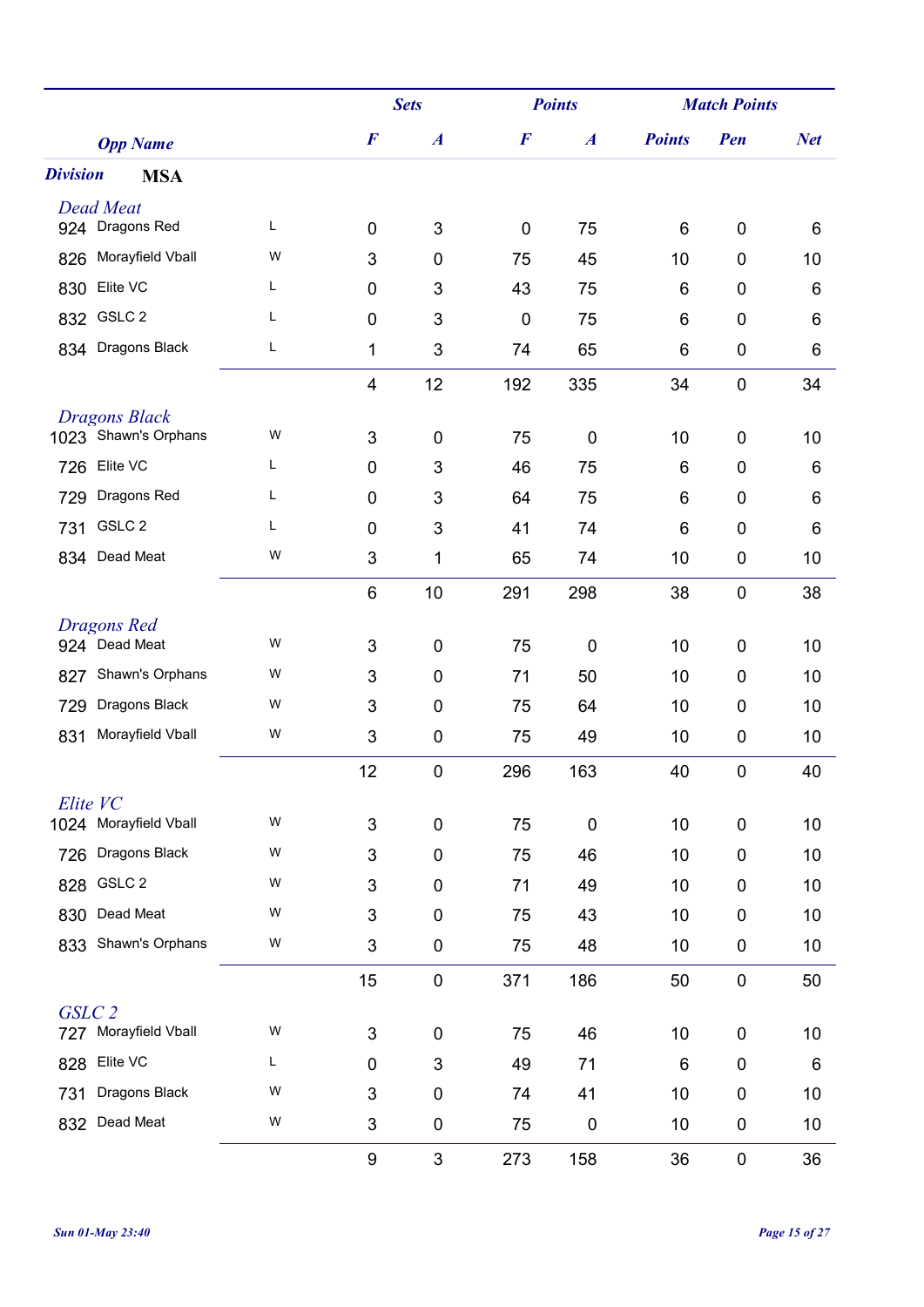|      |                        |   |                  | <b>Sets</b>      | <b>Points</b>    |                  |                 | <b>Match Points</b> |            |
|------|------------------------|---|------------------|------------------|------------------|------------------|-----------------|---------------------|------------|
|      | <b>Opp Name</b>        |   | $\boldsymbol{F}$ | $\boldsymbol{A}$ | $\boldsymbol{F}$ | $\boldsymbol{A}$ | <b>Points</b>   | Pen                 | <b>Net</b> |
|      | Morayfield Vball       |   |                  |                  |                  |                  |                 |                     |            |
|      | 1024 Elite VC          | L | $\overline{0}$   | 3                | $\overline{0}$   | 75               | 6               | $\mathbf 0$         | 6          |
| 826  | Dead Meat              | L | $\mathbf 0$      | 3                | 45               | 75               | $6\phantom{1}6$ | $\mathbf 0$         | 6          |
|      | 727 GSLC 2             | L | $\mathbf 0$      | 3                | 46               | 75               | 6               | $\mathbf 0$         | 6          |
| 829  | Shawn's Orphans        | L | $\overline{0}$   | 3                | 44               | 75               | 6               | $\mathbf 0$         | 6          |
| 831  | Dragons Red            | Г | $\mathbf 0$      | 3                | 49               | 75               | 6               | $\mathbf 0$         | 6          |
|      |                        |   | $\mathbf 0$      | 15               | 184              | 375              | 30              | $\mathbf 0$         | 30         |
|      | <b>Shawn's Orphans</b> |   |                  |                  |                  |                  |                 |                     |            |
| 1023 | Dragons Black          | L | $\mathbf{0}$     | 3                | $\overline{0}$   | 75               | 6               | $\mathbf 0$         | 6          |
| 827  | Dragons Red            | L | $\mathbf{0}$     | 3                | 50               | 71               | 6               | $\mathbf 0$         | 6          |
| 829  | Morayfield Vball       | W | 3                | $\mathbf 0$      | 75               | 44               | 10              | $\mathbf 0$         | 10         |
| 833  | Elite VC               | Г | $\overline{0}$   | 3                | 48               | 75               | 6               | $\mathbf 0$         | 6          |
|      |                        |   | 3                | 9                | 173              | 265              | 28              | $\overline{0}$      | 28         |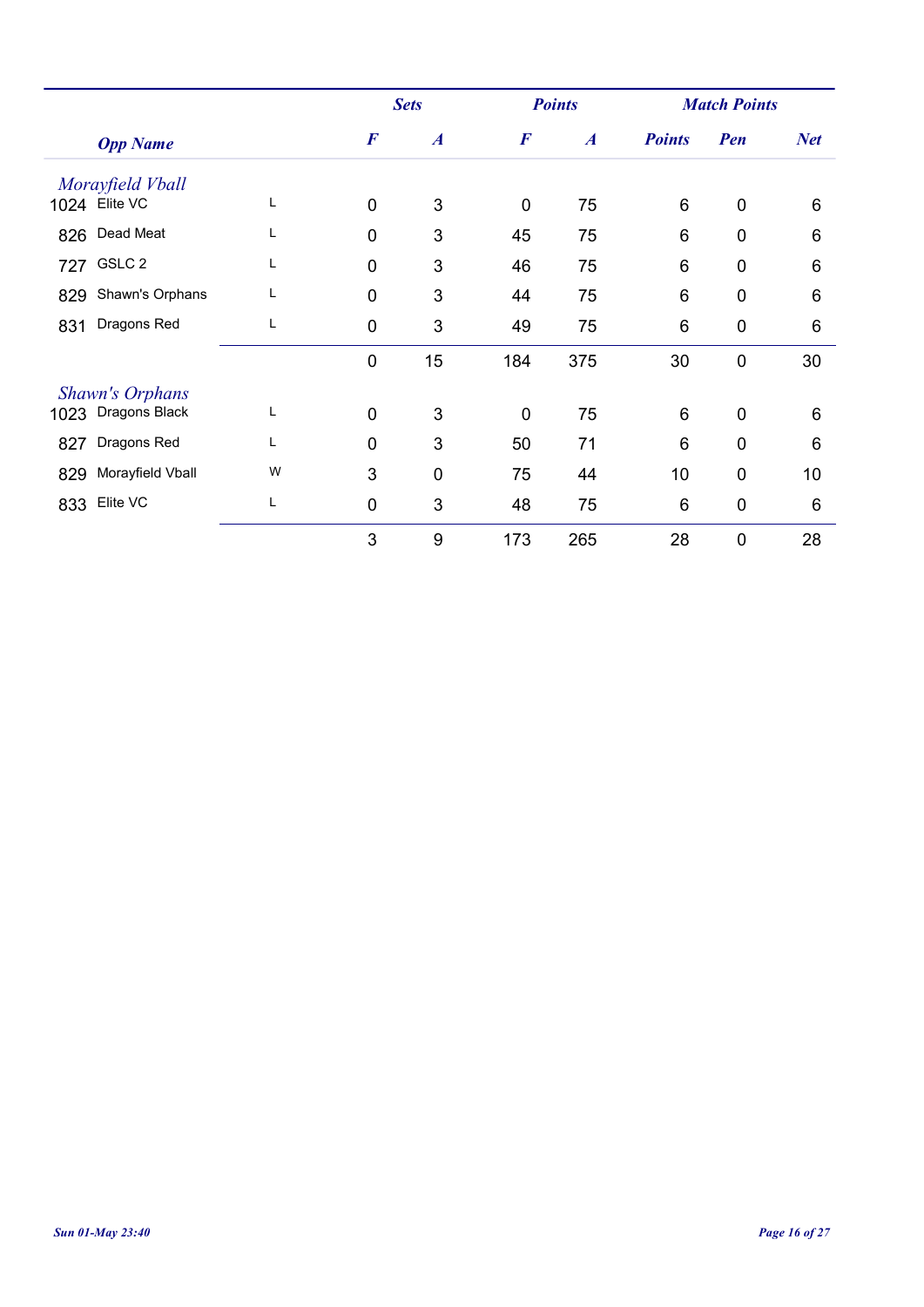|                                     |   |                  | <b>Sets</b>      |                  | <b>Points</b>    |               | <b>Match Points</b> |            |
|-------------------------------------|---|------------------|------------------|------------------|------------------|---------------|---------------------|------------|
| <b>Opp Name</b>                     |   | $\boldsymbol{F}$ | $\boldsymbol{A}$ | $\boldsymbol{F}$ | $\boldsymbol{A}$ | <b>Points</b> | Pen                 | <b>Net</b> |
| <b>Division</b><br>W <sub>1</sub> A |   |                  |                  |                  |                  |               |                     |            |
| <b>Aces Women</b>                   |   |                  |                  |                  |                  |               |                     |            |
| <b>Gold Coast</b><br>126            | W | $\overline{2}$   | 1                | 69               | 44               | 10            | $\overline{0}$      | 10         |
| Redlands<br>328                     | W | $\overline{2}$   | 1                | 70               | 53               | 10            | $\overline{0}$      | 10         |
| 332 VSC Gold                        | L | 1                | $\overline{2}$   | 60               | 64               | 6             | 0                   | 6          |
|                                     |   | 5                | 4                | 199              | 161              | 26            | $\mathbf 0$         | 26         |
| <b>Gold Coast</b>                   |   |                  |                  |                  |                  |               |                     |            |
| 126 Aces Women                      | L | $\mathbf{1}$     | $\overline{2}$   | 44               | 69               | 6             | $\overline{0}$      | 6          |
| 128 VSC Gold                        | Г | $\overline{0}$   | 3                | 47               | 75               | 6             | $\overline{0}$      | 6          |
| Redlands<br>331                     | W | $\overline{2}$   | 1                | 62               | 63               | 10            | $\pmb{0}$           | 10         |
|                                     |   | 3                | $\,6$            | 153              | 207              | 22            | $\pmb{0}$           | 22         |
| Redlands                            |   |                  |                  |                  |                  |               |                     |            |
| 326 VSC Gold                        | Г | $\mathbf{1}$     | $\overline{2}$   | 56               | 68               | 6             | $\overline{0}$      | 6          |
| 328 Aces Women                      | Г | 1                | $\overline{2}$   | 53               | 70               | 6             | $\overline{0}$      | 6          |
| <b>Gold Coast</b><br>331            | Г | 1                | $\overline{2}$   | 63               | 62               | 6             | $\pmb{0}$           | 6          |
|                                     |   | 3                | $\,6$            | 172              | 200              | 18            | $\pmb{0}$           | 18         |
| <b>VSC</b> Gold                     |   |                  |                  |                  |                  |               |                     |            |
| Redlands<br>326                     | W | $\overline{2}$   | 1                | 68               | 56               | 10            | $\overline{0}$      | 10         |
| <b>Gold Coast</b><br>128            | W | 3                | $\overline{0}$   | 75               | 47               | 10            | $\mathbf 0$         | 10         |
| 332 Aces Women                      | W | $\overline{2}$   | 1                | 64               | 60               | 10            | 0                   | 10         |
|                                     |   | $\overline{7}$   | $\overline{2}$   | 207              | 163              | 30            | $\boldsymbol{0}$    | 30         |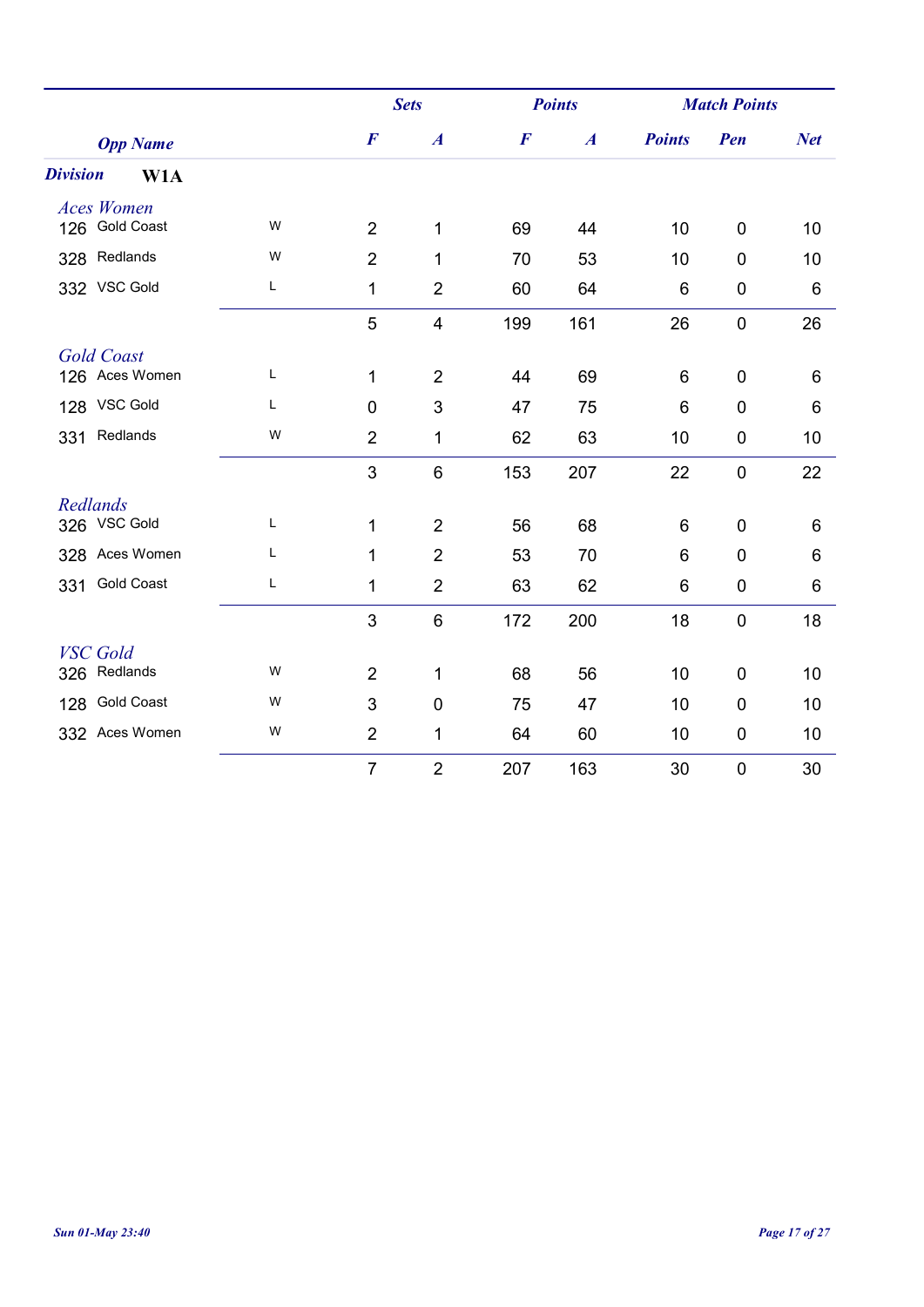|                        |   |                         | <b>Sets</b>             |                  | <b>Points</b>    |               | <b>Match Points</b> |            |
|------------------------|---|-------------------------|-------------------------|------------------|------------------|---------------|---------------------|------------|
| <b>Opp Name</b>        |   | $\boldsymbol{F}$        | $\boldsymbol{A}$        | $\boldsymbol{F}$ | $\boldsymbol{A}$ | <b>Points</b> | Pen                 | <b>Net</b> |
| <b>Division</b><br>W1B |   |                         |                         |                  |                  |               |                     |            |
| Easts                  |   |                         |                         |                  |                  |               |                     |            |
| 127 Sharks             | D | $\mathbf{1}$            | 1                       | 59               | 50               | 8             | $\mathbf 0$         | 8          |
| 330 VSC White          | W | $\overline{2}$          | 1                       | 55               | 59               | 10            | $\mathbf 0$         | 10         |
| 334 Wolves             | W | $\overline{2}$          | 0                       | 58               | 58               | 10            | 0                   | 10         |
|                        |   | 5                       | $\overline{2}$          | 172              | 167              | 28            | $\pmb{0}$           | 28         |
| <b>Sharks</b>          |   |                         |                         |                  |                  |               |                     |            |
| 127 Easts              | D | 1                       | 1                       | 50               | 59               | 8             | 0                   | 8          |
| 329 Wolves             | Г | $\mathbf 0$             | $\overline{2}$          | 52               | 66               | 6             | $\mathbf 0$         | 6          |
| 333 VSC White          | L | $\mathbf 0$             | $\overline{2}$          | 54               | 63               | 6             | 0                   | 6          |
|                        |   | $\mathbf{1}$            | 5                       | 156              | 188              | 20            | $\pmb{0}$           | 20         |
| <b>VSC</b> White       |   |                         |                         |                  |                  |               |                     |            |
| 327 Wolves             | Г | $\mathbf{1}$            | $\overline{2}$          | 53               | 59               | 6             | $\overline{0}$      | 6          |
| 330 Easts              | Г | 1                       | $\overline{2}$          | 59               | 55               | 6             | $\mathbf 0$         | 6          |
| 333 Sharks             | W | $\overline{2}$          | $\pmb{0}$               | 63               | 54               | 10            | $\pmb{0}$           | 10         |
|                        |   | $\overline{\mathbf{4}}$ | $\overline{\mathbf{4}}$ | 175              | 168              | 22            | $\pmb{0}$           | 22         |
| Wolves                 |   |                         |                         |                  |                  |               |                     |            |
| 327 VSC White          | W | $\overline{2}$          | $\mathbf{1}$            | 59               | 53               | 10            | 0                   | 10         |
| 329 Sharks             | W | $\overline{2}$          | $\mathbf 0$             | 66               | 52               | 10            | $\mathbf 0$         | 10         |
| 334 Easts              | L | $\pmb{0}$               | $\overline{2}$          | 58               | 58               | 6             | 0                   | 6          |
|                        |   | $\overline{4}$          | $\mathsf 3$             | 183              | 163              | 26            | $\boldsymbol{0}$    | 26         |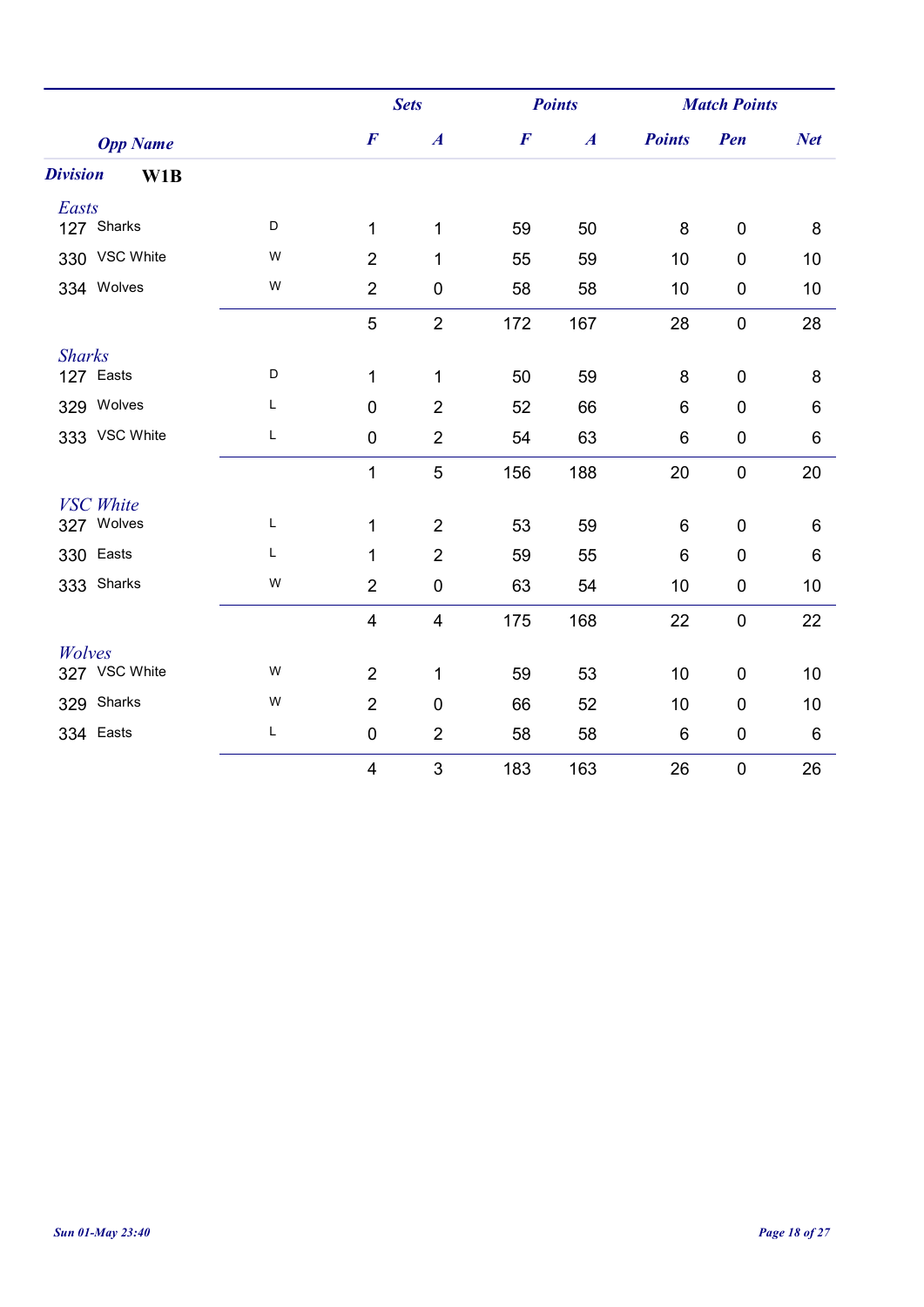|                           |   |                         | <b>Sets</b>      |                  | <b>Points</b>    | <b>Match Points</b> |                  |            |
|---------------------------|---|-------------------------|------------------|------------------|------------------|---------------------|------------------|------------|
| <b>Opp Name</b>           |   | $\boldsymbol{F}$        | $\boldsymbol{A}$ | $\boldsymbol{F}$ | $\boldsymbol{A}$ | <b>Points</b>       | Pen              | <b>Net</b> |
| <b>Division</b><br>W2D    |   |                         |                  |                  |                  |                     |                  |            |
| Aces Quokka               |   |                         |                  |                  |                  |                     |                  |            |
| 1114 Easts Blaze          | W | $\overline{2}$          | 1                | 57               | 43               | 10                  | $\overline{0}$   | 10         |
| 1118 Spikers Pearls       | D | 1                       | 1                | 51               | 52               | 8                   | $\overline{0}$   | 8          |
| <b>Gold Coast</b><br>1221 | W | 3                       | $\mathbf 0$      | 64               | 45               | 10                  | $\mathbf 0$      | 10         |
|                           |   | 6                       | $\overline{2}$   | 172              | 140              | 28                  | $\mathbf 0$      | 28         |
| <b>Easts Blaze</b>        |   |                         |                  |                  |                  |                     |                  |            |
| 1114 Aces Quokka          | L | 1                       | $\overline{2}$   | 43               | 57               | 6                   | $\mathbf 0$      | 6          |
| 1119 Gold Coast           | W | $\overline{2}$          | $\mathbf 0$      | 52               | 41               | 10                  | $\overline{0}$   | 10         |
| 1222 Spikers Pearls       | D | $\mathbf{1}$            | 1                | 57               | 60               | 8                   | $\mathbf 0$      | 8          |
|                           |   | $\overline{\mathbf{4}}$ | 3                | 152              | 158              | 24                  | $\mathbf 0$      | 24         |
| <b>Gold Coast</b>         |   |                         |                  |                  |                  |                     |                  |            |
| 1115 Spikers Pearls       | D | 1                       | 1                | 49               | 60               | 8                   | $\overline{0}$   | 8          |
| 1119 Easts Blaze          | L | 0                       | $\overline{2}$   | 41               | 52               | 6                   | $\overline{0}$   | 6          |
| 1221 Aces Quokka          | Г | $\pmb{0}$               | 3                | 45               | 64               | 6                   | $\boldsymbol{0}$ | 6          |
|                           |   | 1                       | $6\phantom{1}$   | 135              | 176              | 20                  | $\mathbf 0$      | 20         |
| <b>Spikers Pearls</b>     |   |                         |                  |                  |                  |                     |                  |            |
| 1115 Gold Coast           | D | 1                       | 1                | 60               | 49               | 8                   | $\overline{0}$   | 8          |
| 1118 Aces Quokka          | D | 1                       | 1                | 52               | 51               | 8                   | $\overline{0}$   | 8          |
| 1222 Easts Blaze          | D | $\mathbf{1}$            | 1                | 60               | 57               | 8                   | $\mathbf 0$      | 8          |
|                           |   | 3                       | 3                | 172              | 157              | 24                  | $\mathbf 0$      | 24         |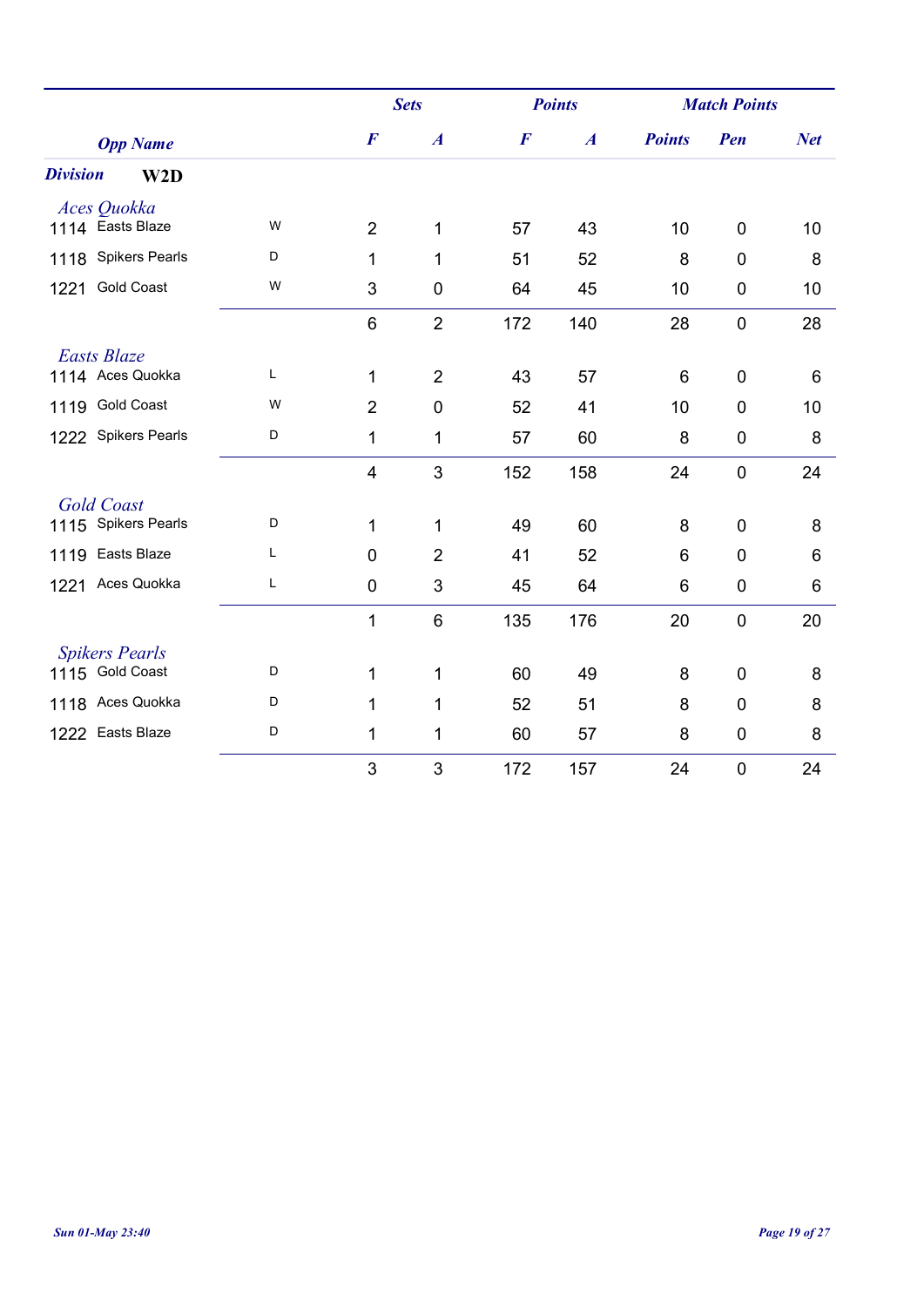|                                     |   |                  | <b>Sets</b>      |                  | <b>Points</b>    | <b>Match Points</b> |                  |            |
|-------------------------------------|---|------------------|------------------|------------------|------------------|---------------------|------------------|------------|
| <b>Opp Name</b>                     |   | $\boldsymbol{F}$ | $\boldsymbol{A}$ | $\boldsymbol{F}$ | $\boldsymbol{A}$ | <b>Points</b>       | Pen              | <b>Net</b> |
| <b>Division</b><br>W <sub>2</sub> E |   |                  |                  |                  |                  |                     |                  |            |
| Ausghan                             |   |                  |                  |                  |                  |                     |                  |            |
| 1116 USQ Firehawks                  | L | 1                | $\overline{2}$   | 56               | 62               | 6                   | $\mathbf 0$      | 6          |
| 1220 Bandits                        | D | 1                | 1                | 56               | 50               | 8                   | $\mathbf 0$      | 8          |
| 1224 Easts Sangha                   | D | 1                | 1                | 44               | 44               | 8                   | $\mathbf 0$      | 8          |
|                                     |   | 3                | 4                | 156              | 156              | 22                  | $\mathbf 0$      | 22         |
| <b>Bandits</b>                      |   |                  |                  |                  |                  |                     |                  |            |
| 1117 Easts Sangha                   | W | $\overline{2}$   | 1                | 70               | 64               | 10                  | $\mathbf 0$      | 10         |
| 1220 Ausghan                        | D | 1                | 1                | 50               | 56               | 8                   | $\overline{0}$   | 8          |
| 1223 USQ Firehawks                  | L | $\pmb{0}$        | $\overline{2}$   | 42               | 58               | 6                   | $\boldsymbol{0}$ | 6          |
|                                     |   | 3                | $\overline{4}$   | 162              | 178              | 24                  | $\boldsymbol{0}$ | 24         |
| Easts Sangha                        |   |                  |                  |                  |                  |                     |                  |            |
| 1117 Bandits                        | Г | 1                | $\overline{2}$   | 64               | 70               | 6                   | $\mathbf 0$      | 6          |
| 1219 USQ Firehawks                  | L | 1                | $\overline{2}$   | 39               | 64               | 6                   | $\overline{0}$   | 6          |
| 1224 Ausghan                        | D | 1                | 1                | 44               | 44               | 8                   | $\mathbf 0$      | 8          |
|                                     |   | 3                | 5                | 147              | 178              | 20                  | $\mathbf 0$      | 20         |
| <b>USO Firehawks</b>                |   |                  |                  |                  |                  |                     |                  |            |
| 1116 Ausghan                        | W | $\overline{2}$   | 1                | 62               | 56               | 10                  | $\mathbf 0$      | 10         |
| 1219 Easts Sangha                   | W | $\overline{2}$   | 1                | 64               | 39               | 10                  | $\mathbf 0$      | 10         |
| 1223 Bandits                        | W | $\overline{2}$   | 0                | 58               | 42               | 10                  | $\mathbf 0$      | 10         |
|                                     |   | $\,6$            | $\overline{2}$   | 184              | 137              | 30                  | $\mathbf 0$      | 30         |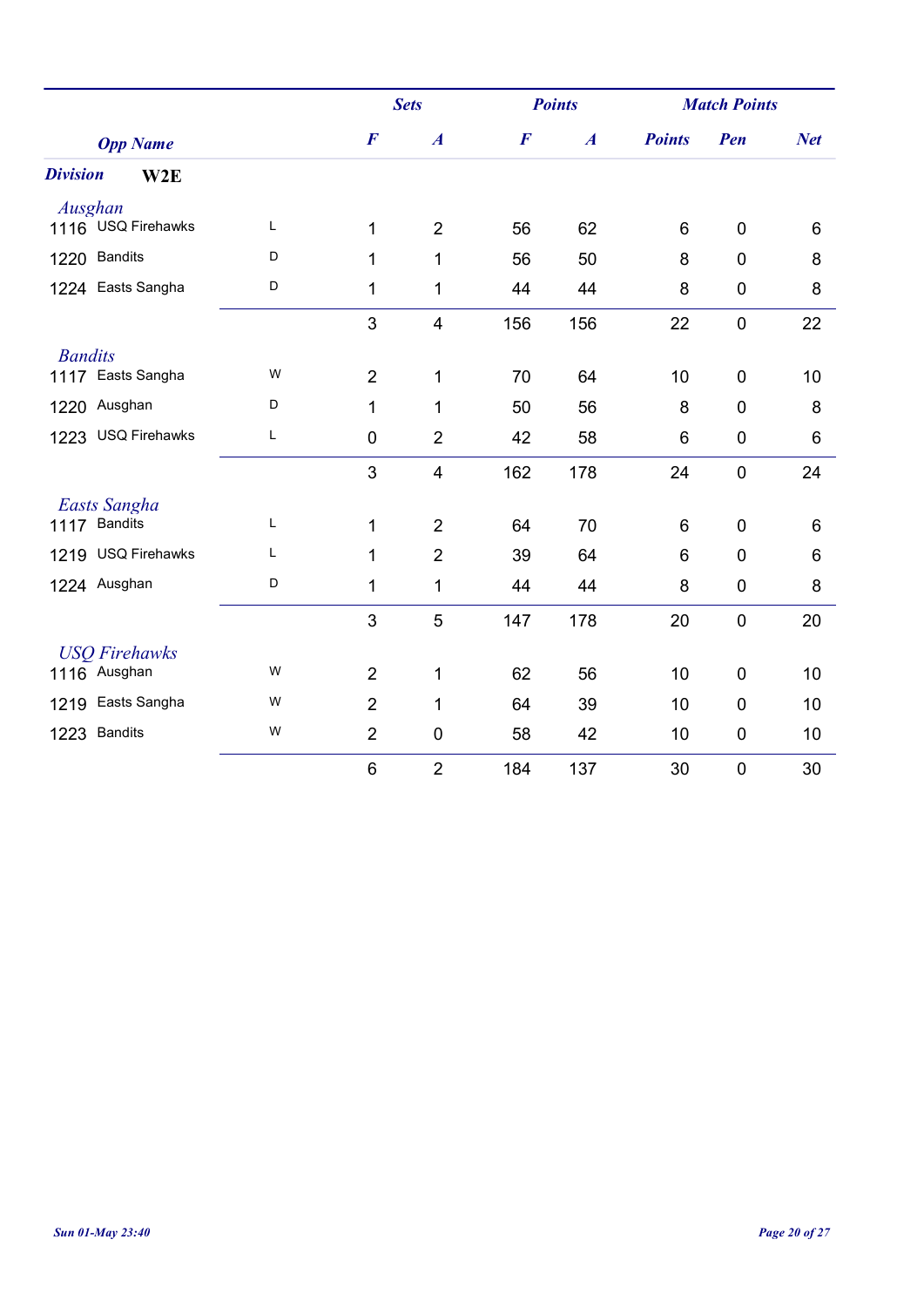|                        |   |                         | <b>Sets</b>             |                  | <b>Points</b>    |                 | <b>Match Points</b> |            |
|------------------------|---|-------------------------|-------------------------|------------------|------------------|-----------------|---------------------|------------|
| <b>Opp Name</b>        |   | $\boldsymbol{F}$        | $\boldsymbol{A}$        | $\boldsymbol{F}$ | $\boldsymbol{A}$ | <b>Points</b>   | Pen                 | <b>Net</b> |
| <b>Division</b><br>W2F |   |                         |                         |                  |                  |                 |                     |            |
| <b>Great Tips</b>      |   |                         |                         |                  |                  |                 |                     |            |
| 1214 Redlands          | W | 3                       | $\mathbf 0$             | 64               | 50               | 10              | $\mathbf 0$         | 10         |
| 1217 Mana              | D | 1                       | 1                       | 60               | 66               | 8               | $\mathbf 0$         | 8          |
| Stingers<br>1121       | W | $\overline{2}$          | $\pmb{0}$               | 51               | 41               | 10              | $\boldsymbol{0}$    | 10         |
|                        |   | 6                       | $\mathbf{1}$            | 175              | 157              | 28              | $\boldsymbol{0}$    | 28         |
| Mana                   |   |                         |                         |                  |                  |                 |                     |            |
| 1215 Stingers          | W | $\overline{2}$          | $\mathbf 0$             | 65               | 50               | 10              | $\overline{0}$      | 10         |
| 1217 Great Tips        | D | 1                       | 1                       | 66               | 60               | 8               | $\mathbf 0$         | 8          |
| 1123 Redlands          | D | 1                       | 1                       | 60               | 56               | 8               | $\boldsymbol{0}$    | $\bf 8$    |
|                        |   | $\overline{\mathbf{4}}$ | $\overline{2}$          | 191              | 166              | 26              | $\boldsymbol{0}$    | 26         |
| Redlands               |   |                         |                         |                  |                  |                 |                     |            |
| 1214 Great Tips        | L | $\mathbf 0$             | 3                       | 50               | 64               | 6               | $\overline{0}$      | 6          |
| 1218 Stingers          | Г | $\mathbf 0$             | $\overline{2}$          | 47               | 57               | $6\phantom{1}6$ | $\mathbf 0$         | 6          |
| 1123 Mana              | D | 1                       | $\mathbf 1$             | 56               | 60               | 8               | $\boldsymbol{0}$    | 8          |
|                        |   | 1                       | $\,6\,$                 | 153              | 181              | 20              | $\pmb{0}$           | 20         |
| <b>Stingers</b>        |   |                         |                         |                  |                  |                 |                     |            |
| 1215 Mana              | L | $\mathbf 0$             | $\overline{2}$          | 50               | 65               | 6               | $\mathbf 0$         | 6          |
| 1218 Redlands          | W | $\overline{2}$          | $\mathbf 0$             | 57               | 47               | 10              | $\mathbf 0$         | 10         |
| 1121 Great Tips        | L | $\pmb{0}$               | $\overline{2}$          | 41               | 51               | 6               | $\pmb{0}$           | $\,6$      |
|                        |   | $\overline{2}$          | $\overline{\mathbf{4}}$ | 148              | 163              | 22              | $\pmb{0}$           | 22         |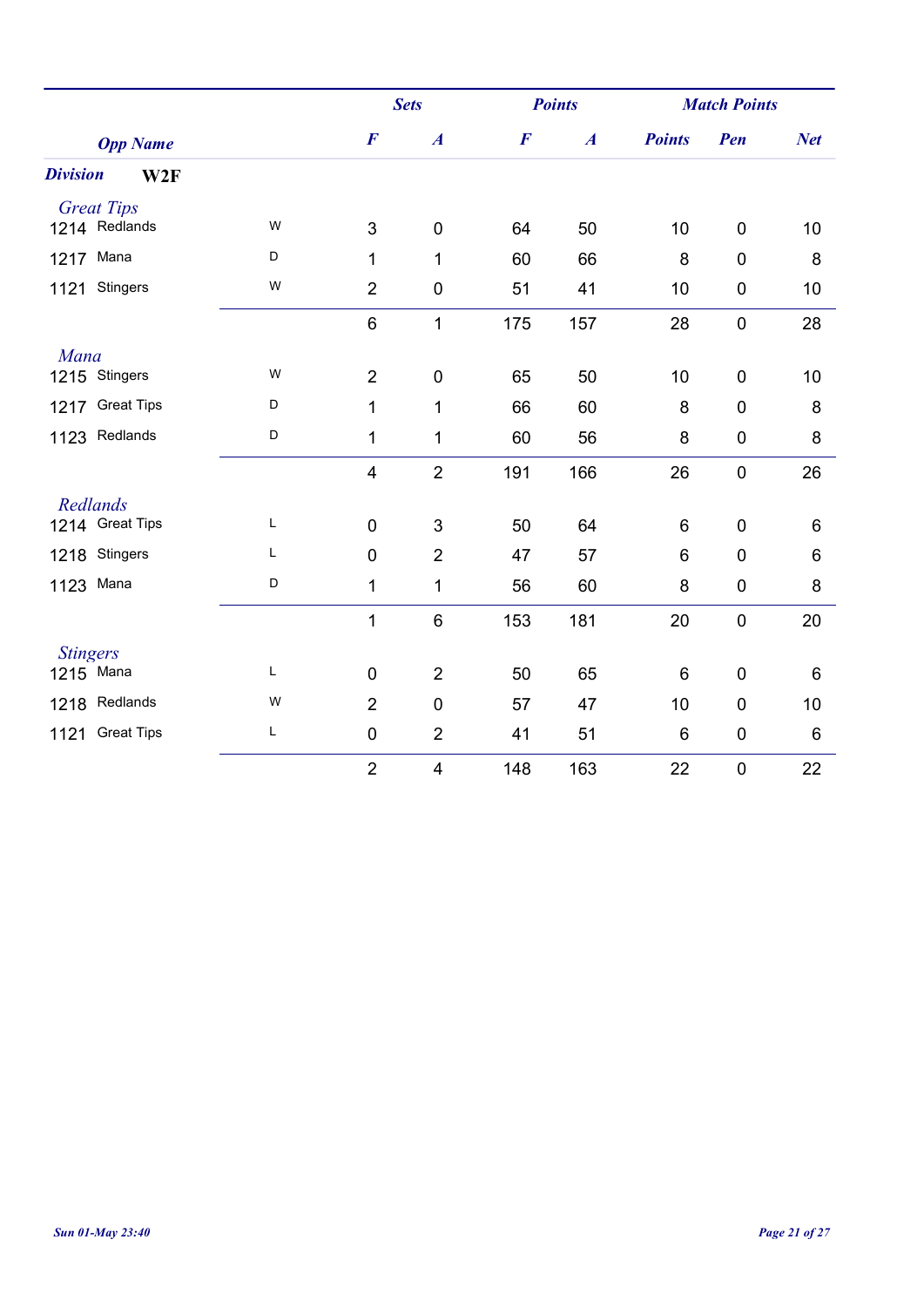|                                    |   |                  | <b>Sets</b>      |                  | <b>Points</b>    | <b>Match Points</b> |                  |            |
|------------------------------------|---|------------------|------------------|------------------|------------------|---------------------|------------------|------------|
| <b>Opp Name</b>                    |   | $\boldsymbol{F}$ | $\boldsymbol{A}$ | $\boldsymbol{F}$ | $\boldsymbol{A}$ | <b>Points</b>       | Pen              | <b>Net</b> |
| <b>Division</b><br>W <sub>2G</sub> |   |                  |                  |                  |                  |                     |                  |            |
| Elite VC<br>1120 VSC Blue          | L | $\mathbf 0$      | $\overline{2}$   | 49               | 53               | $6\phantom{1}6$     | $\mathbf 0$      | 6          |
| 1122 Polymagix                     | L | $\mathbf 0$      | $\mathfrak{S}$   | 41               | 73               | 6                   | $\boldsymbol{0}$ | 6          |
|                                    |   | $\mathbf 0$      | 5                | 90               | 126              | 12                  | $\mathbf 0$      | 12         |
| Polymagix<br>1122 Elite VC         | W | 3                | $\mathbf 0$      | 73               | 41               | 10                  | $\mathbf 0$      | 10         |
| 1124 VSC Blue                      | W | 3                | $\mathbf 0$      | 66               | 45               | 10                  | $\mathbf 0$      | 10         |
|                                    |   |                  |                  |                  |                  |                     |                  |            |
|                                    |   | $6\phantom{1}6$  | $\pmb{0}$        | 139              | 86               | 20                  | $\mathbf 0$      | 20         |
| <b>VSC</b> Blue                    |   |                  |                  |                  |                  |                     |                  |            |
| 1120 Elite VC                      | W | $\overline{2}$   | $\pmb{0}$        | 53               | 49               | 10                  | $\mathbf 0$      | 10         |
| 1124 Polymagix                     | Г | $\mathbf 0$      | 3                | 45               | 66               | $6\phantom{1}6$     | $\boldsymbol{0}$ | 6          |
|                                    |   | $\overline{2}$   | 3                | 98               | 115              | 16                  | $\mathbf 0$      | 16         |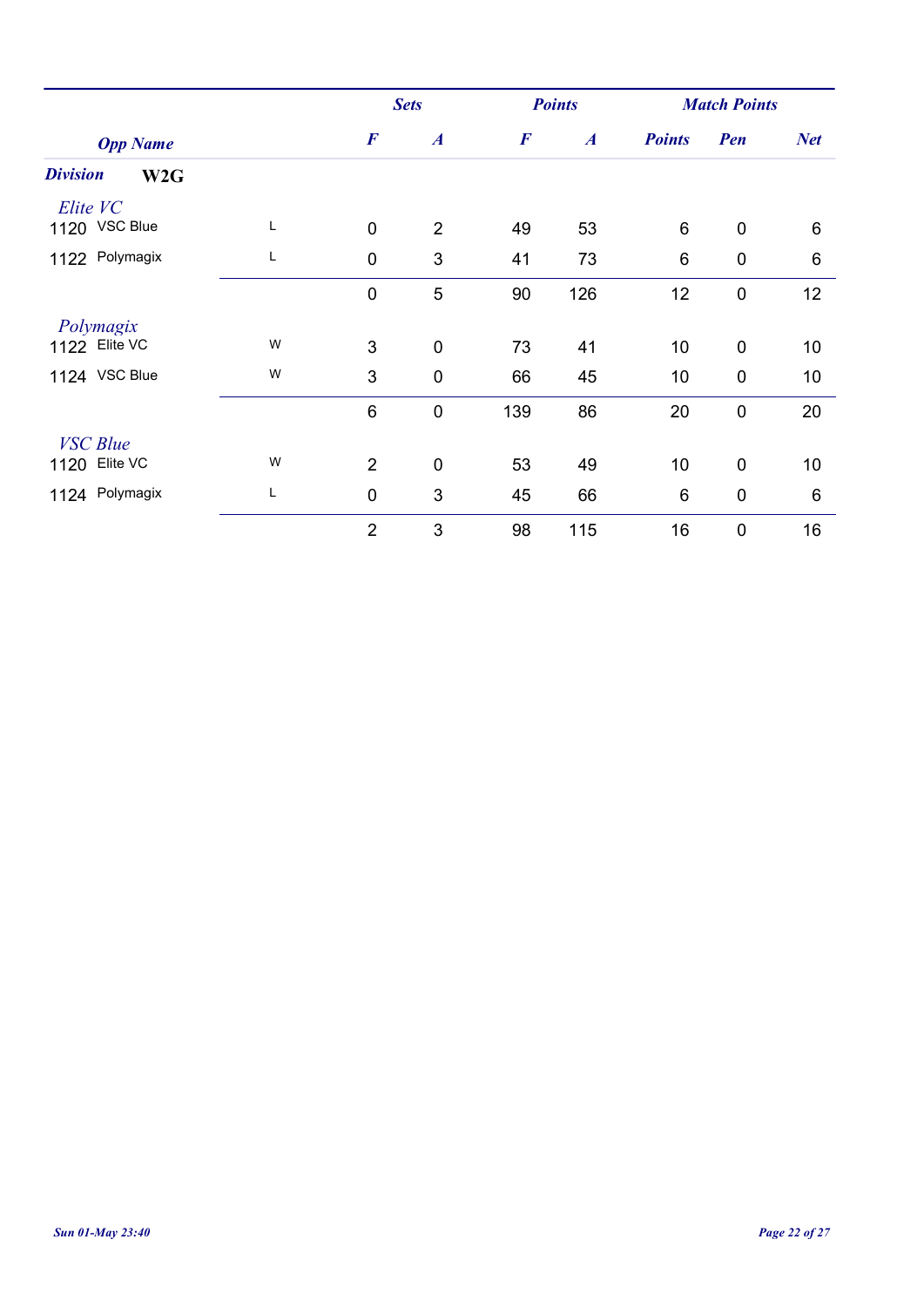|                                   |   |                           | <b>Sets</b>      | <b>Points</b>    |                  | <b>Match Points</b> |                  |            |
|-----------------------------------|---|---------------------------|------------------|------------------|------------------|---------------------|------------------|------------|
| <b>Opp Name</b>                   |   | $\boldsymbol{F}$          | $\boldsymbol{A}$ | $\boldsymbol{F}$ | $\boldsymbol{A}$ | <b>Points</b>       | Pen              | <b>Net</b> |
| <b>Division</b><br><b>WIA</b>     |   |                           |                  |                  |                  |                     |                  |            |
| <b>Dragons</b><br>917 Easts Tygra | L |                           |                  |                  |                  |                     |                  |            |
|                                   |   | 1                         | $\overline{2}$   | 65               | 56               | 6                   | $\mathbf 0$      | 6          |
| Redlands<br>921                   | L | 1                         | $\overline{2}$   | 54               | 53               | 6                   | $\mathbf 0$      | 6          |
| Redlands 2<br>626                 | Г | 1                         | $\overline{2}$   | 52               | 62               | 6                   | $\boldsymbol{0}$ | 6          |
| Easts Varya<br>629                | Г | 1                         | $\overline{2}$   | 63               | 62               | 6                   | 0                | 6          |
|                                   |   | 4                         | $\,8\,$          | 234              | 233              | 24                  | $\boldsymbol{0}$ | 24         |
| Easts Tygra                       |   |                           |                  |                  |                  |                     |                  |            |
| 917 Dragons                       | W | $\overline{2}$            | 1                | 56               | 65               | 10                  | $\mathbf 0$      | 10         |
| Easts Varya<br>1022               | D | 1                         | 1                | 49               | 47               | 8                   | $\mathbf 0$      | 8          |
| Redlands 2<br>628                 | W | $\overline{2}$            | 1                | 71               | 55               | 10                  | $\mathbf 0$      | 10         |
| Redlands<br>630                   | L | $\pmb{0}$                 | $\overline{2}$   | 39               | 51               | 6                   | $\pmb{0}$        | 6          |
|                                   |   | $\sqrt{5}$                | 5                | 215              | 218              | 34                  | $\boldsymbol{0}$ | 34         |
| Easts Varya                       |   |                           |                  |                  |                  |                     |                  |            |
| 920 Redlands 2                    | L | 0                         | 3                | 45               | 76               | 6                   | $\mathbf 0$      | 6          |
| 1022 Easts Tygra                  | D | 1                         | 1                | 47               | 49               | 8                   | $\mathbf 0$      | 8          |
| Redlands<br>627                   | L | $\pmb{0}$                 | 3                | 55               | 70               | 6                   | $\mathbf 0$      | 6          |
| Dragons<br>629                    | W | $\overline{2}$            | 1                | 62               | 63               | 10                  | $\boldsymbol{0}$ | 10         |
|                                   |   | 3                         | 8                | 209              | 258              | 30                  | $\boldsymbol{0}$ | 30         |
| Redlands<br>916 Redlands 2        | W | $\overline{2}$            | 1                | 68               | 66               | 10                  | $\boldsymbol{0}$ | 10         |
| Dragons<br>921                    | W | $\overline{2}$            | 1                | 53               | 54               | 10                  | $\mathbf 0$      | 10         |
|                                   | W |                           |                  |                  |                  |                     |                  |            |
| Easts Varya<br>627                |   | $\ensuremath{\mathsf{3}}$ | $\pmb{0}$        | 70               | 55               | 10                  | $\pmb{0}$        | 10         |
| Easts Tygra<br>630                | W | $\overline{2}$            | $\pmb{0}$        | 51               | 39               | 10                  | $\pmb{0}$        | 10         |
|                                   |   | $\boldsymbol{9}$          | $\overline{2}$   | 242              | 214              | 40                  | $\mathbf 0$      | 40         |
| Redlands 2                        |   |                           |                  |                  |                  |                     |                  |            |
| 916 Redlands                      | L | $\mathbf{1}$              | $\overline{2}$   | 66               | 68               | 6                   | $\pmb{0}$        | 6          |
| Easts Varya<br>920                | W | 3                         | $\pmb{0}$        | 76               | 45               | 10                  | $\pmb{0}$        | 10         |
| Dragons<br>626                    | W | $\overline{2}$            | 1                | 62               | 52               | 10                  | $\mathbf 0$      | 10         |
| Easts Tygra<br>628                | L | 1                         | $\overline{2}$   | 55               | 71               | $\,6$               | $\pmb{0}$        | 6          |
|                                   |   | $\overline{7}$            | $\,$ 5 $\,$      | 259              | 236              | 32                  | $\pmb{0}$        | 32         |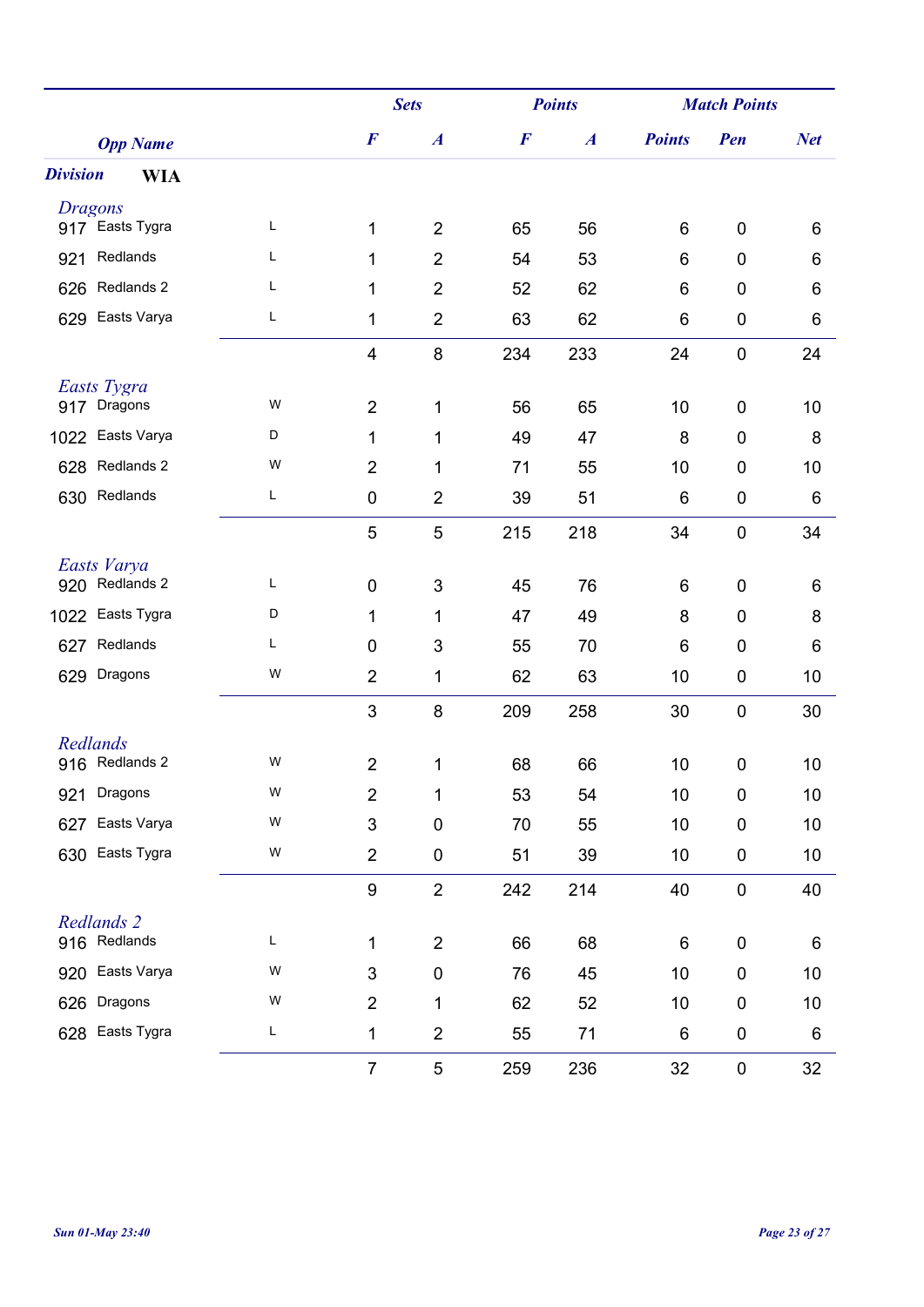|                               |   |                         | <b>Sets</b>      |                  | <b>Points</b>    | <b>Match Points</b> |                  |            |
|-------------------------------|---|-------------------------|------------------|------------------|------------------|---------------------|------------------|------------|
| <b>Opp Name</b>               |   | $\boldsymbol{F}$        | $\boldsymbol{A}$ | $\boldsymbol{F}$ | $\boldsymbol{A}$ | <b>Points</b>       | Pen              | <b>Net</b> |
| <b>Division</b><br><b>WJA</b> |   |                         |                  |                  |                  |                     |                  |            |
| <b>Dragons</b>                |   |                         |                  |                  |                  |                     |                  |            |
| 1027 Easts Kumal              | W | $\overline{2}$          | 1                | 70               | 65               | 10                  | $\mathbf 0$      | 10         |
| 1030 Easts Shere Khan         | L | 0                       | $\mathbf{3}$     | 33               | 75               | 6                   | $\mathbf 0$      | 6          |
| 1032 Redlands                 | W | $\overline{2}$          | 1                | 67               | 67               | 10                  | $\mathbf 0$      | 10         |
|                               |   | $\overline{\mathbf{4}}$ | 5                | 170              | 207              | 26                  | $\overline{0}$   | 26         |
| <b>Easts Kumal</b>            |   |                         |                  |                  |                  |                     |                  |            |
| Dragons<br>1027               | L | $\mathbf{1}$            | $\overline{2}$   | 65               | 70               | 6                   | $\mathbf 0$      | 6          |
| Redlands<br>1029              | L | 1                       | $\overline{2}$   | 60               | 63               | 6                   | $\overline{0}$   | 6          |
| 1033 Easts Shere Khan         | L | 0                       | 3                | 37               | 75               | 6                   | $\boldsymbol{0}$ | 6          |
|                               |   | $\overline{2}$          | $\overline{7}$   | 162              | 208              | 18                  | $\mathbf 0$      | 18         |
| <b>Easts Shere Khan</b>       |   |                         |                  |                  |                  |                     |                  |            |
| 1026 Redlands                 | W | 3                       | $\mathbf 0$      | 75               | 32               | 10                  | $\mathbf 0$      | 10         |
| 1030 Dragons                  | W | 3                       | $\overline{0}$   | 75               | 33               | 10                  | $\overline{0}$   | 10         |
| 1033 Easts Kumal              | W | 3                       | $\mathbf 0$      | 75               | 37               | 10                  | $\mathbf 0$      | 10         |
|                               |   | $\boldsymbol{9}$        | $\pmb{0}$        | 225              | 102              | 30                  | $\mathbf 0$      | 30         |
| Redlands                      |   |                         |                  |                  |                  |                     |                  |            |
| 1026 Easts Shere Khan         | L | $\mathbf 0$             | 3                | 32               | 75               | 6                   | $\mathbf 0$      | 6          |
| Easts Kumal<br>1029           | W | $\overline{2}$          | 1                | 63               | 60               | 10                  | $\overline{0}$   | 10         |
| 1032 Dragons                  | Г | $\mathbf{1}$            | $\overline{2}$   | 67               | 67               | 6                   | $\mathbf 0$      | 6          |
|                               |   | 3                       | $\,6$            | 162              | 202              | 22                  | $\mathbf 0$      | 22         |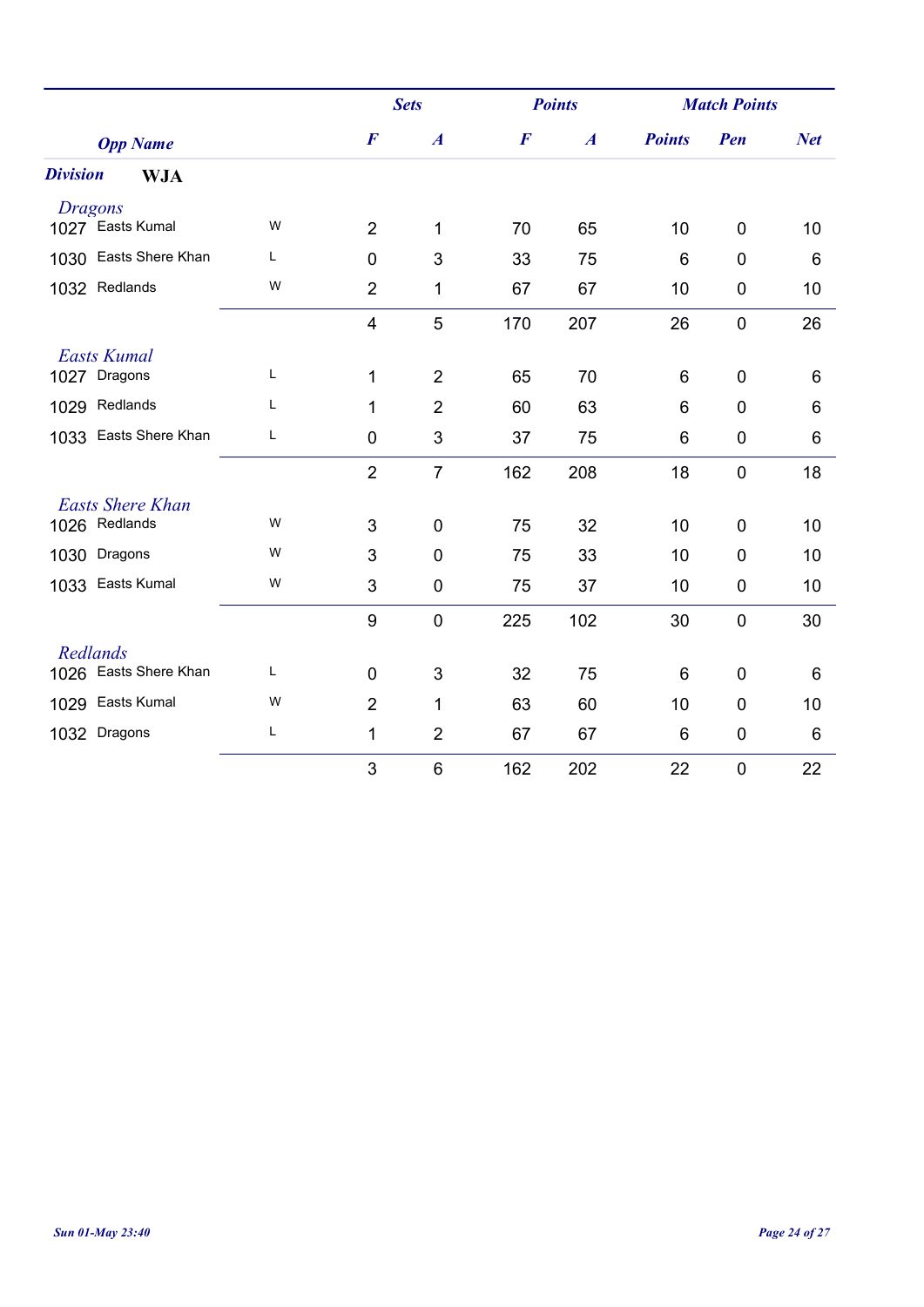|                               |   | <b>Sets</b>               |                  | <b>Points</b>    |                  | <b>Match Points</b> |                  |            |
|-------------------------------|---|---------------------------|------------------|------------------|------------------|---------------------|------------------|------------|
| <b>Opp Name</b>               |   | $\boldsymbol{F}$          | $\boldsymbol{A}$ | $\boldsymbol{F}$ | $\boldsymbol{A}$ | <b>Points</b>       | Pen              | <b>Net</b> |
| <b>Division</b><br><b>WPA</b> |   |                           |                  |                  |                  |                     |                  |            |
| <b>Bears</b>                  |   |                           |                  |                  |                  |                     |                  |            |
| 118 Easts                     | W | 3                         | $\boldsymbol{0}$ | 75               | 40               | 10                  | 0                | 10         |
| <b>Gold Coast</b><br>121      | W | 3                         | $\boldsymbol{0}$ | 67               | 55               | 10                  | $\mathbf 0$      | 10         |
| Dragons<br>734                | W | $\overline{2}$            | 1                | 64               | 58               | 10                  | 0                | 10         |
| Titans Women's 1<br>836       | W | $\mathfrak{S}$            | $\pmb{0}$        | 75               | 32               | 10                  | $\pmb{0}$        | 10         |
|                               |   | 11                        | $\mathbf{1}$     | 281              | 185              | 40                  | $\mathbf 0$      | 40         |
| <b>Dragons</b>                |   |                           |                  |                  |                  |                     |                  |            |
| 117 Titans Women's 1          | W | $\overline{2}$            | 1                | 62               | 51               | 10                  | 0                | 10         |
| <b>Gold Coast</b><br>119      | D | 1                         | 1                | 58               | 54               | 8                   | 0                | 8          |
| Easts<br>631                  | W | $\overline{2}$            | 1                | 66               | 55               | 10                  | 0                | 10         |
| 734 Bears                     | L | 1                         | $\overline{2}$   | 58               | 64               | 6                   | $\pmb{0}$        | 6          |
|                               |   | $\,6$                     | $\sqrt{5}$       | 244              | 224              | 34                  | $\pmb{0}$        | 34         |
| Easts                         |   |                           |                  |                  |                  |                     |                  |            |
| 118 Bears                     | L | $\mathbf 0$               | 3                | 40               | 75               | 6                   | 0                | 6          |
| Titans Women's 1<br>120       | Г | $\mathbf 0$               | $\overline{2}$   | 51               | 72               | 6                   | 0                | 6          |
| Dragons<br>631                | Г | 1                         | $\overline{2}$   | 55               | 66               | 6                   | $\pmb{0}$        | 6          |
| <b>Gold Coast</b><br>835      | Г | 1                         | $\overline{2}$   | 63               | 70               | 6                   | $\pmb{0}$        | 6          |
|                               |   | $\overline{2}$            | 9                | 209              | 283              | 24                  | $\mathbf 0$      | 24         |
| <b>Gold Coast</b>             |   |                           |                  |                  |                  |                     |                  |            |
| 119 Dragons                   | D | 1                         | 1                | 54               | 58               | 8                   | $\pmb{0}$        | 8          |
| Bears<br>121                  | L | $\mathbf 0$               | 3                | 55               | 67               | 6                   | 0                | 6          |
| Titans Women's 1<br>632       | W | $\mathbf{3}$              | $\mathbf 0$      | 72               | 47               | 10                  | $\boldsymbol{0}$ | 10         |
| Easts<br>835                  | W | $\overline{2}$            | 1                | 70               | 63               | 10                  | $\pmb{0}$        | 10         |
|                               |   | $\,6$                     | 5                | 251              | 235              | 34                  | $\pmb{0}$        | 34         |
| Titans Women's 1              |   |                           |                  |                  |                  |                     |                  |            |
| 117 Dragons                   | L | 1                         | $\overline{2}$   | 51               | 62               | 6                   | $\pmb{0}$        | 6          |
| Easts<br>120                  | W | $\overline{2}$            | 0                | 72               | 51               | 10                  | 0                | 10         |
| <b>Gold Coast</b><br>632      | L | $\mathbf 0$               | $\mathfrak{B}$   | 47               | 72               | $\,6$               | $\pmb{0}$        | 6          |
| Bears<br>836                  | L | $\pmb{0}$                 | $\sqrt{3}$       | 32               | 75               | 6                   | 0                | 6          |
|                               |   | $\ensuremath{\mathsf{3}}$ | 8                | 202              | 260              | 28                  | $\pmb{0}$        | 28         |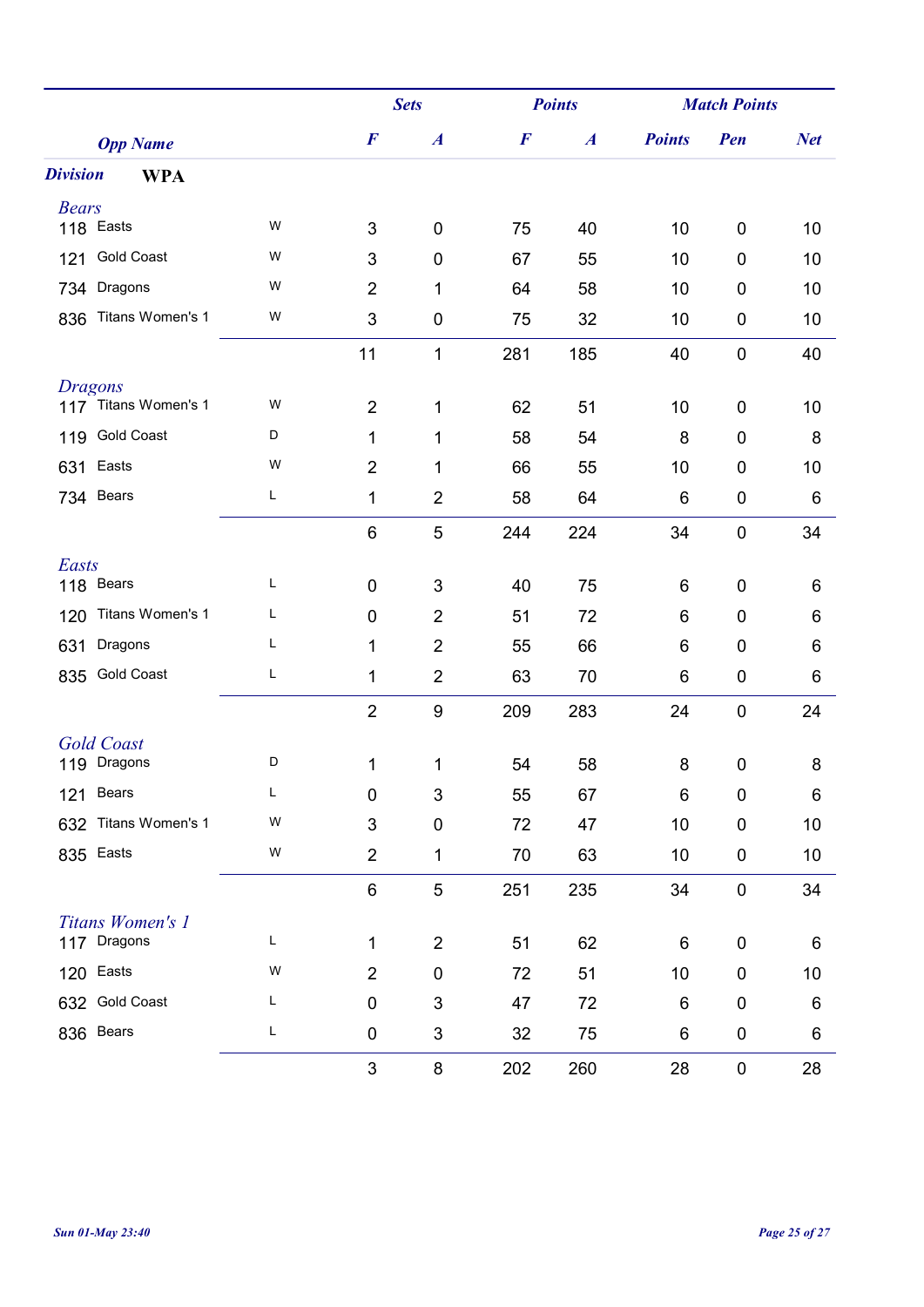|                               |              | <b>Sets</b>      |                         | <b>Points</b>    |                  | <b>Match Points</b> |                  |            |
|-------------------------------|--------------|------------------|-------------------------|------------------|------------------|---------------------|------------------|------------|
| <b>Opp Name</b>               |              | $\boldsymbol{F}$ | $\boldsymbol{A}$        | $\boldsymbol{F}$ | $\boldsymbol{A}$ | <b>Points</b>       | Pen              | <b>Net</b> |
| <b>Division</b><br><b>WSA</b> |              |                  |                         |                  |                  |                     |                  |            |
| Easts Raja                    |              |                  |                         |                  |                  |                     |                  |            |
| 1014 Wolves                   | W            | 3                | $\mathbf 0$             | 70               | 34               | 10                  | $\mathbf 0$      | 10         |
| 1019 Easts Sohma              | W            | $\overline{2}$   | $\mathbf 0$             | 50               | 40               | 10                  | $\mathbf 0$      | 10         |
| 428 GSLC 1                    | D            | 1                | 1                       | 57               | 47               | 8                   | $\boldsymbol{0}$ | 8          |
|                               |              | 6                | $\mathbf{1}$            | 177              | 121              | 28                  | $\boldsymbol{0}$ | 28         |
| Easts Sohma                   |              |                  |                         |                  |                  |                     |                  |            |
| 1016 GSLC 1                   | $\mathsf{L}$ | $\mathbf 0$      | $\overline{2}$          | 56               | 66               | 6                   | $\overline{0}$   | 6          |
| 1019 Easts Raja               | L            | $\mathbf 0$      | $\overline{2}$          | 40               | 50               | 6                   | $\mathbf 0$      | 6          |
| 426 Wolves                    | W            | 3                | $\pmb{0}$               | 73               | 54               | 10                  | $\boldsymbol{0}$ | 10         |
|                               |              | 3                | $\overline{\mathbf{4}}$ | 169              | 170              | 22                  | $\boldsymbol{0}$ | 22         |
| GSLC 1                        |              |                  |                         |                  |                  |                     |                  |            |
| 1016 Easts Sohma              | W            | $\overline{2}$   | $\mathbf 0$             | 66               | 56               | 10                  | $\mathbf 0$      | 10         |
| 1018 Wolves                   | W            | 3                | $\overline{0}$          | 73               | 29               | 10                  | $\mathbf 0$      | 10         |
| 428 Easts Raja                | D            | 1                | 1                       | 47               | 57               | 8                   | $\boldsymbol{0}$ | 8          |
|                               |              | 6                | $\mathbf{1}$            | 186              | 142              | 28                  | $\boldsymbol{0}$ | 28         |
| Wolves                        |              |                  |                         |                  |                  |                     |                  |            |
| 1014 Easts Raja               | Г            | $\mathbf 0$      | 3                       | 34               | 70               | 6                   | $\overline{0}$   | 6          |
| 1018 GSLC 1                   | L            | $\mathbf 0$      | $\mathfrak{S}$          | 29               | 73               | 6                   | $\mathbf 0$      | 6          |
| 426 Easts Sohma               | L            | $\pmb{0}$        | 3                       | 54               | 73               | 6                   | $\boldsymbol{0}$ | 6          |
|                               |              | $\pmb{0}$        | 9                       | 117              | 216              | 18                  | $\mathbf 0$      | 18         |